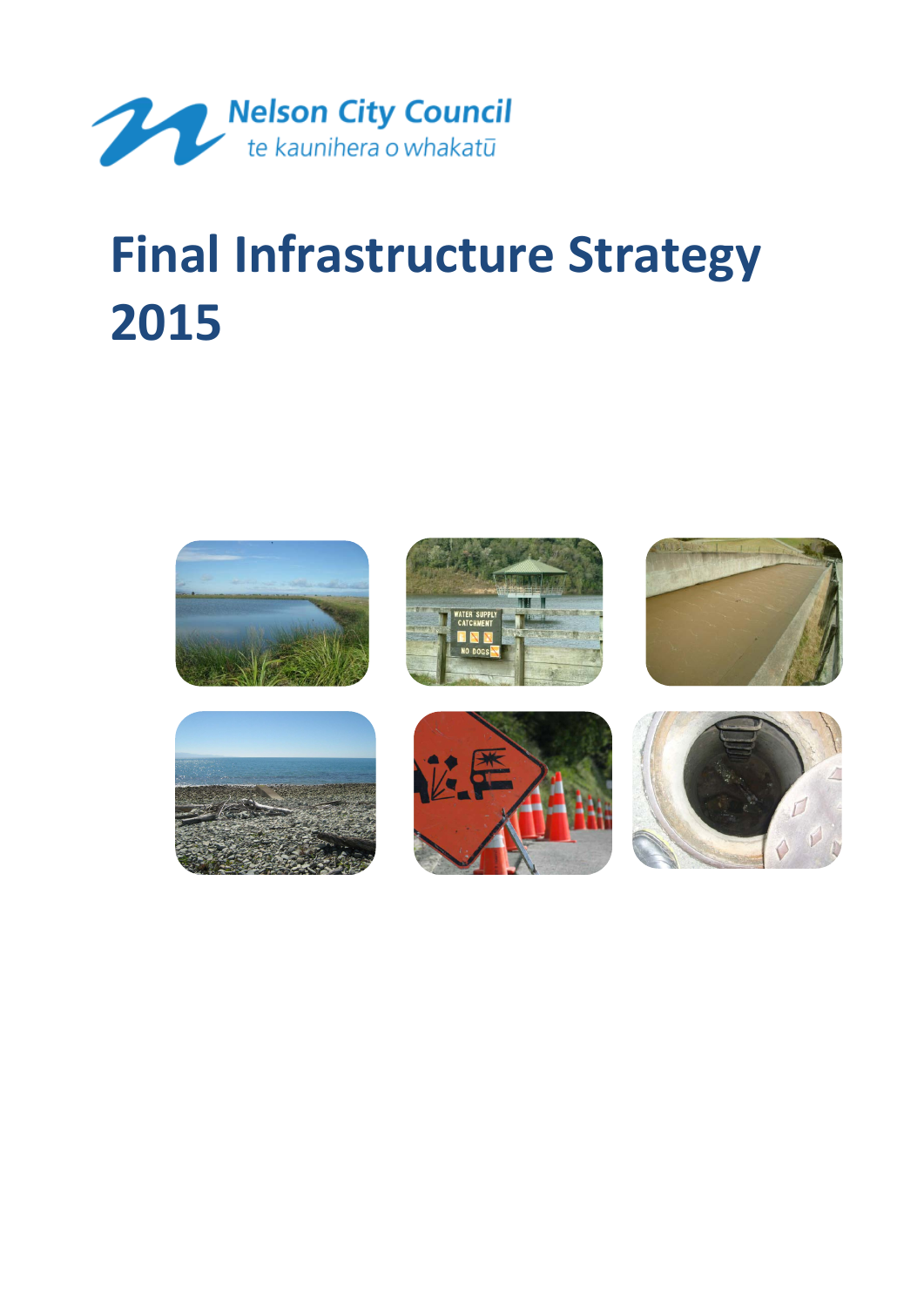- **1.0 Introduction**
	- **1.1 Purpose**
	- **1.2 Nelson City Council's Approach**
- **2.0 Current Context**
	- **2.1 Geography**
	- **2.2 Assets included in the Infrastructure Strategy**
	- **2.3 Levels of service**
	- **2.4 Asset management**
	- **2.5 Asset management strategies**
- **3.0 Strategic Issues**
	- **3.1 Natural Hazards**
	- **3.2 Growth and Development**
	- **3.3 Level of Service Changes**
	- **3.4 Affordability**
- **4.0 Most Likely Scenario**
	- **4.1 Summary Financials**
	- **4.2 Significant Capital Expenditure Decisions**
	- **4.3 Financial Summary and Assumptions**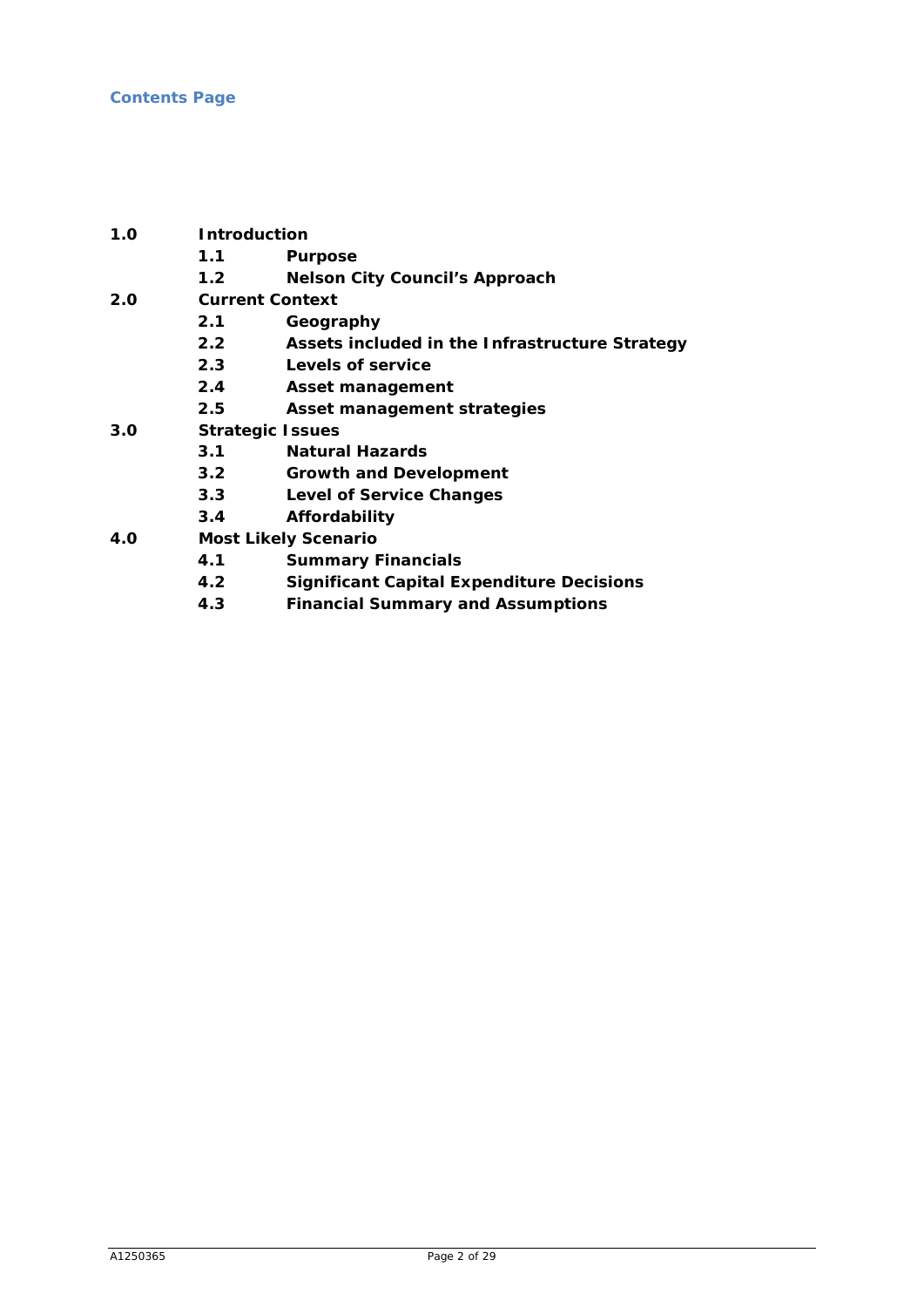# **1 INTRODUCTION**

# **1.1 Purpose**

Changes to the Local Government Act 2002 (enacted in August 2014) require that all local authorities prepare an infrastructure strategy of no less than 30 years and include it in their Long Term Plan 2015-25.

The primary purpose of the Infrastructure Strategy is to identify the key strategic infrastructure issues over the period of the strategy and describe options and cost for managing. The strategy must also summarise the key decisions required, costs and assumptions for the most likely scenario.

Additionally, the strategy 'outlines how the local authority intends to manage its infrastructure assets, taking into account the need to':

- renew and replace of assets
- adapt to possible changes in demand for services
- respond to possible changes in service levels
- maintain or improve public health and environmental outcomes (or mitigate the adverse effects of infrastructure on these values)
- manage the risks relating to natural hazards and provide appropriate funding to respond and mitigate

The five core infrastructure assets the Act requires are:

- water supply
- wastewater network, treatment and disposal
- stormwater
- flood protection
- transport

# **1.2 Nelson City Council Approach**

The people of Nelson collectively own more than one billion dollars of infrastructure assets which provide the essential services related to transport, water supply, wastewater, stormwater and flood protection.

Providing infrastructure must find the balance between desired community outcomes, legislative responsibilities and the affordability of providing the services. This includes making optimum use of infrastructure assets to support growth and meet required levels of service.

This strategy focuses on significant issues with the potential to impact on Nelson City Council's ability to provide required levels of service in a cost effective manner. It considers Council's plans for the future, including environmental, social and economic goals, and likely demand for the services.

The infrastructure strategy applies asset management practices to the strategic issues and includes considering:

- opportunities to reduce costs
- means to reduce adverse impacts on the environment
- opportunities to extend the life of the assets
- risks to the assets related to issues like sea level rise, flooding and earthquakes
- the effects of population growth (and changing demographics) on the provision of services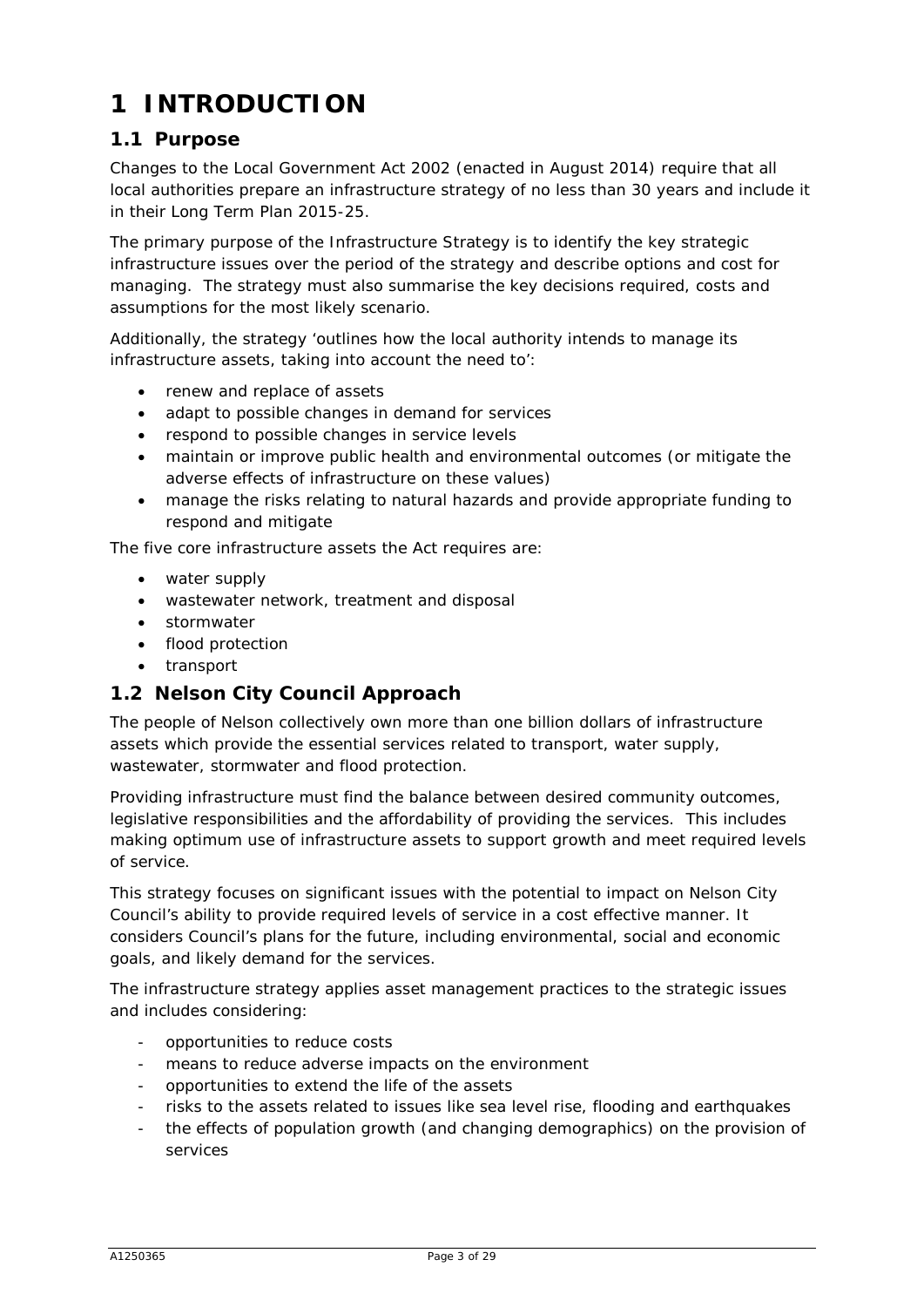The Infrastructure Strategy is part of the Long Term Plan 2015-25 so it takes effect when the Long Term Plan is adopted in June 2015. A summary of this strategy is included as part of the consultation process.

This infrastructure strategy will be reviewed and updated every three years as part of the asset management planning and long term plan (LTP) cycle.

Guidelines and principles from the following groups and documents have been referenced in development of this strategy:

- NAMS ( New Zealand Asset Management Support)
- SOLGM (Society of Local Government Managers)
- ISO 55000 International Standards Organisation Asset Management Standard
- NZ Coastal Policy Statement
- National Policy Statement Freshwater

Council recognises it is good practice to plan for a period longer than 30 years and that the strategy could consider other physical and social infrastructure. While the focus is on the first 3, then 10 and next 30 years, consideration is given to longer term issues where possible. The first implementation of this strategy focuses primarily on a 30 year time period and on the core services listed in the paragraph above. Longer timeframes and a broader range of infrastructure may be included in future versions of this strategy.

# **2 Current Context**

# **2.1 Geography**

The central city area is bounded by the sea and low foothills. The Maitai River, Brook Stream and York Stream flow through this area. Substantial parts of the city are built on land reclaimed from the sea and historical foreshore. Because of the close proximity of the Nelson foothills and the encroachment of development on the flood plains and riparian margins, the stream and river catchments are relatively short, narrow and steep leading to rapid stormwater runoff and flash flooding in higher intensity rain events.

# **2.2 Assets Included in the Infrastructure Strategy[1](#page-14-0)**

# **Transport**

Council's transport infrastructure includes roads, footpaths, cycleways, parking, traffic controls and public transport. These transport assets include:

- 2.1km<sup>2</sup> of road (this equates to approximately 300km of roading)
- 44 bridges
- $\bullet$  31,000 $m^2$  of retaining wall
- 500000 $m^2$  of footpaths, 523,000 $m^2$  of walkways, 71,000 $m^2$  of cycleways
- 3,300 parking spaces in the Nelson CBD (including the fringe area)
- 540 parking spaces in central Stoke and 330 in Tahunanui

These assets are a mix of subsidised an*d* unsubsidised with NZTA contributing approximately 50% to those that are subsidised.

#### **Water Supply**

The objective is to provide a water supply to Nelson City that is capable of abstracting, treating and distributing potable water in an efficient, safe, reliable and sustainable way whilst ensuring that the ecological, recreational and cultural interests of the community in the water sources are recognised and enhanced.

-

 $1$  Legislation requirements currently exclude Solid Waste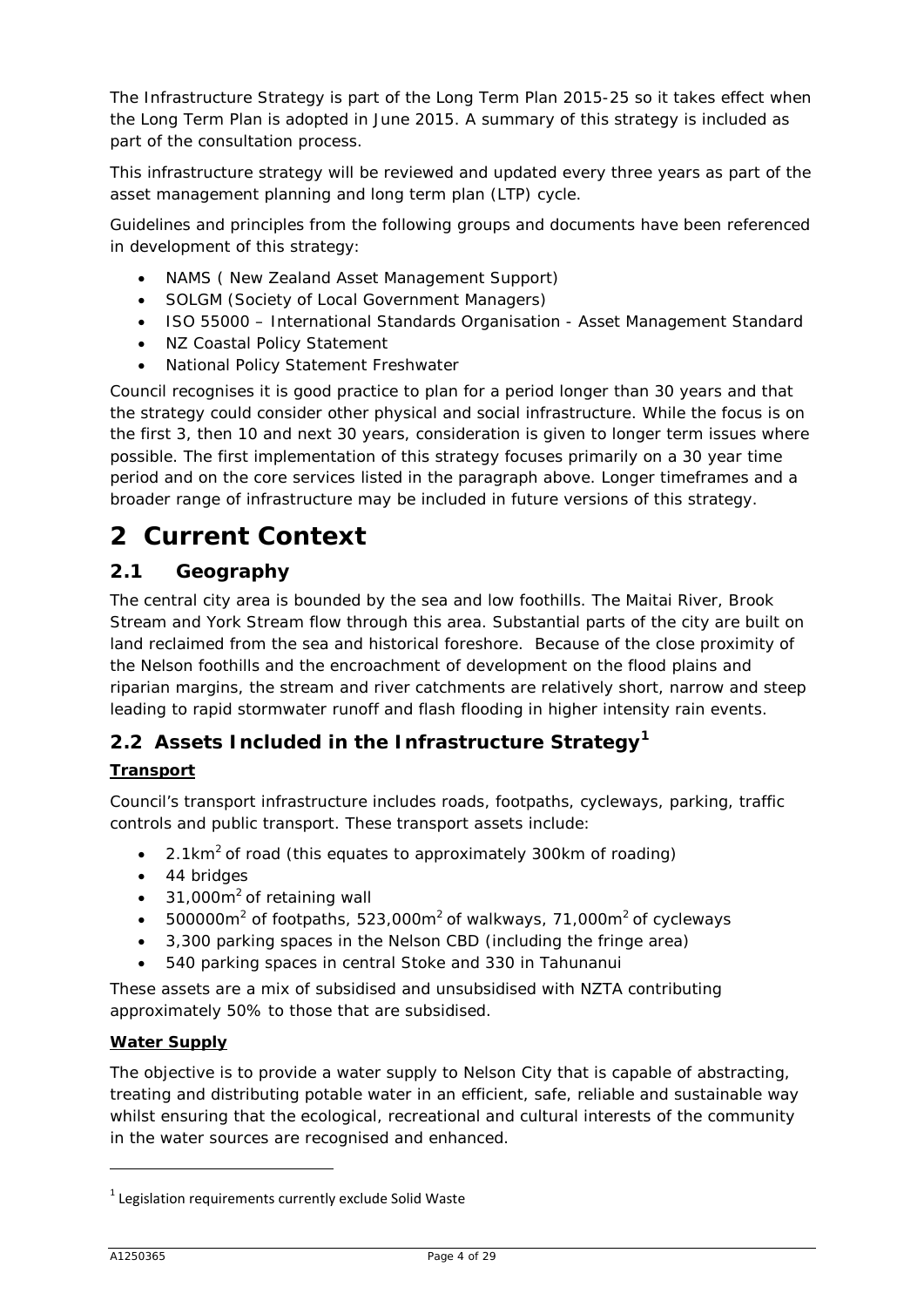Council supplies high quality water piped to Nelson households and businesses from two sources, the Maitai (Mahitahi) and Roding rivers. The water supply assets include 370km of pipelines and network fittings, 37 reservoirs and tanks, nine pump stations, one treatment plant and two dams. Assets were valued at \$247M as at 30 June 2014.

Approximately 50% of the pipework was installed between 1930 and 1980 using a range of materials including concrete, asbestos cement, cast-iron, uPVC, steel and high density polyethylene.

Generally the network is in good condition although the earliest of pipelines are nearing the end of their expected service lives and losses from the network through joints and fittings is an ongoing issue.

Council has an active renewal programme to renew the pipelines before failures and maintenance costs become excessive. The current activity emphasis is on duplicating the supply lines from the river intakes to the treatment plant and on to the city. The renewal strategy is based on replacing one type of asbestos cement pipe installed in the 1950's that has high levels of failures when compared with other materials.

#### **Wastewater**

The objective is to provide a wastewater system to Nelson City that is capable of collecting, containing and treating wastewater in an efficient, safe and sustainable way whilst ensuring that the ecological, recreational and cultural interests of the community in the waterways and the marine environment are recognised and enhanced.

The Nelson Wastewater network comprises 378km of pipework, manholes and fittings, 25 pump stations, 12 detention tanks and meter enclosures and one treatment plant. The residents of Nelson discharge about 16 million litres of wastewater a day, with the Nelson North system treating around 8 million litres of this total and the Bell Island treatment plant taking an average of 8 million litres. The Bell Island treatment plant, rising mains and pump stations are shared with Tasman District Council. Assets were valued at \$226M as at 30 June 2014.

The capacity and performance of the wastewater network is achieved through the pipe and pump network and the sewage treatment plants. While parts of the pipeline network date to the early 1900's the majority has been installed since 1950. Earthenware, concrete and asbestos cement dominated the early pipeline construction, with uPVC and medium density polyethylene becoming dominant from the mid-1970's.

The pipe network is in generally fair condition with issues evident in both the gravity and pumped lines.

The earthenware pipe network is nearing the end of its service life as evidenced by the increasing number of blockages and the high levels of water entering the network, resulting in overflows, during rain events. Council has an active renewal programme to renew pipes in areas with the highest levels of overflows.

The main pumped line from the city to the Nelson Waste Water Treatment Plant suffered significant damage from acid attack after approximately 30 years of service and underwent extensively repairs in the 1990's. Further recent failures have raised the issue of the likely reliable life before this line needs to be duplicated or replaced.

Occasional odour issues continue with the wastewater treatment plant and a small number of pump stations. Redevelopment of pump stations in the future is expected to address this issue as will de-sludging the oxidation ponds and the construction of covers to open chambers at the treatment plant.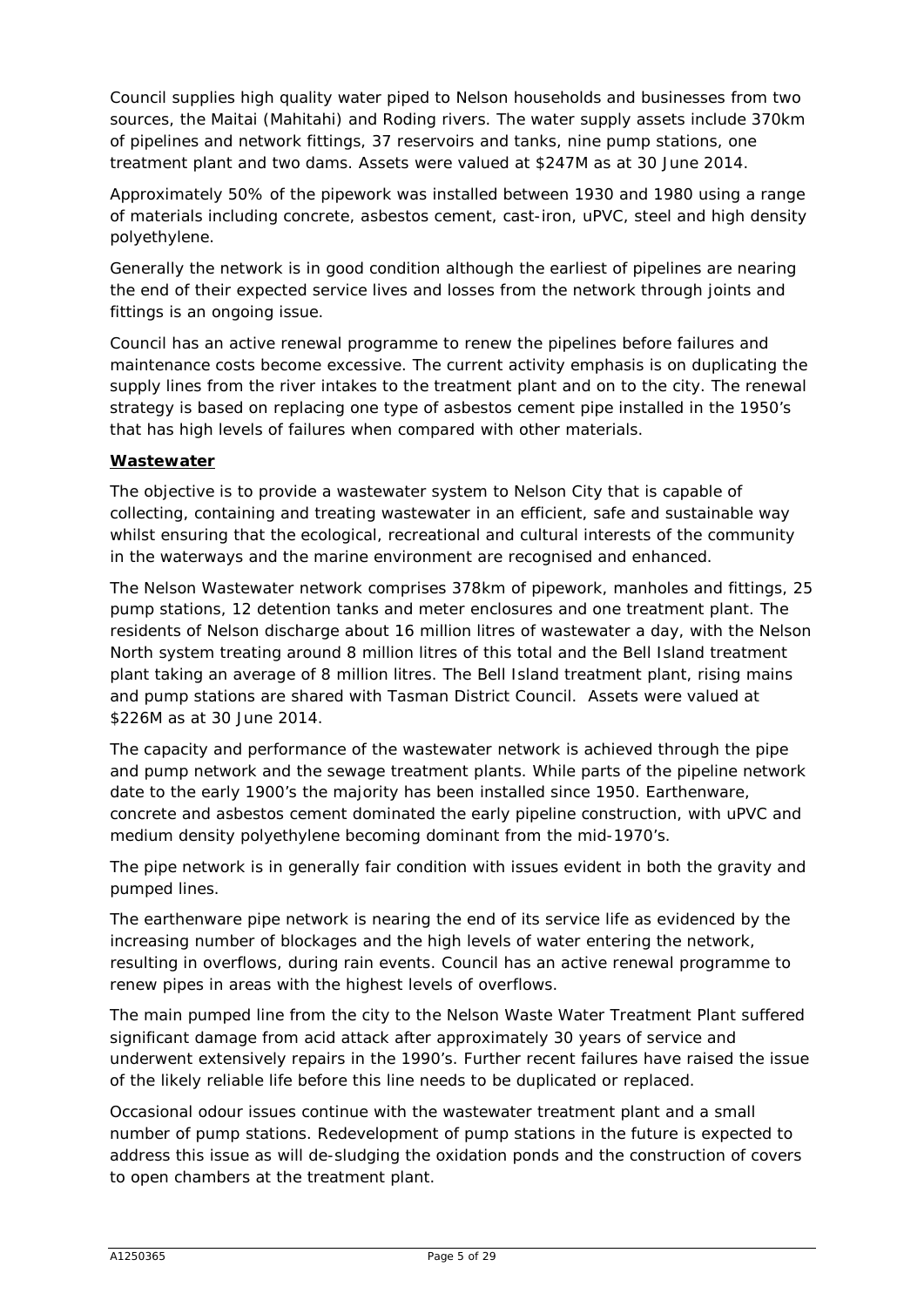#### **Stormwater and flood protection**

The objective is to provide a stormwater and flood protection system to Nelson City that is capable of accommodating storm flows in an efficient and sustainable way.

The stormwater system has two parts:

- A natural component consisting of 27km of rivers and streams, which includes flood protection works, and
- A constructed stormwater system consisting of 181km of mains, manholes and sumps, two pump stations, six detention dams and 420 outfalls to rivers, streams or the sea.

Stormwater infrastructure required to service growth areas can include new and larger pipes, and works in natural systems to increase their capacity to contain flows during heavy rain.

The stormwater and flood protection assets were valued at \$182M as at 30 June 2014.

The pipe network is in generally fair-good condition with some issues evident in box culverts and structures exposed to salt water.

Open channels, streams and rivers in the urban area are generally able to cope with  $Q_{20}$ flows with some sections of the larger river and streams upgraded in recent years to  $Q_{50}$ .

In achieving the goal the system should minimise flood damage to property or infrastructure and ensure that the ecological, recreational and cultural interests of the community in the natural forms of waterways are recognised and enhanced.

# **2.3 Required Levels of Service**

The required levels of service and performance measures are detailed in the Long Term Plan and Asset Management Plans.

#### **Transport**

The service levels for local roads, walking, cycling and schools are fundamental in delivering the softer traffic management goals. The service levels encourage safer conditions and lower traffic volumes by offering alternative transport modes.

Arterial traffic service levels provide the other half of a balanced network approach by recognising the importance of well located, strong transport corridors that offer the potential for the efficient and safe flow of people and goods to assist the economic vitality of our region.

The "Safe System Approach" to road safety recognises that drivers make mistakes but should not die or be seriously injured as a result. As a local road controlling authority, Nelson City Council has a part to play in providing safe roads and roadsides along with safe speeds on the roads that it administers.

The Top of the South councils (Nelson, Tasman and Marlborough) in partnership with the New Zealand Transport Agency, have collaborated to develop joint objectives and outcomes in the individual Regional Land Transport Plans. These joint objectives and outcomes aim to provide the top of the south community with an efficient, safe and resilient road network.

#### **Water Supply**

Council will provide a potable water supply to the maximum practicable number of people in the city and will be guided by the following key levels of service: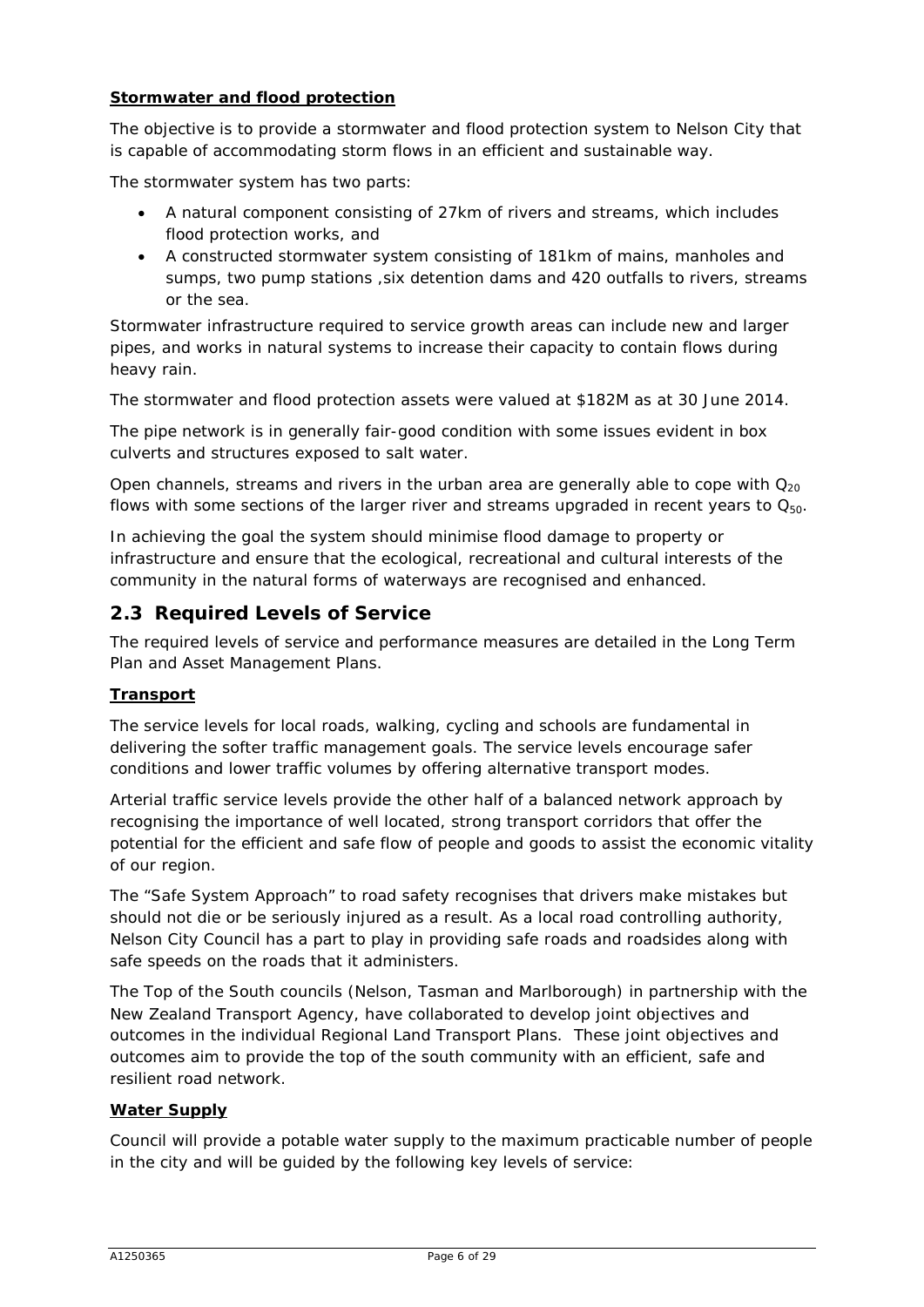**Good quality** water as measured by meeting Ministry of Health Drinking Water Standards for New Zealand and supplying potable water.

A **reliable** supply provided by ensuring that under normal operating conditions the city has day to day continuity of supply for 99.5% of the year and a maximum outage when repairs or upgrades are being constructed of 24 hours. Continuity should also be achieved during short duration drought conditions although water use restrictions will be necessary.

**Acceptable** water **pressure** as measured by at least 80% of properties having pressure within 30m-90m head range with less than 35% variation from average pressure. There is a need to optimise water pressures across the city to reduce water losses from leaks, while maintaining adequate fire flows and increasing the percentage of properties that have water pressure within the stated range.

**Adequate flows** of water as measured by ensuring the network can provide 95%-99% of properties with fire flows that meet the NZ Fire Service Code of Practice for Fire Fighting Flows.

A **prompt emergency response** as measured by the ability of Councils external contractors to respond to emergency events within timeframes set out in the contract.

A network that **protects the natural environment** recognises the need to ensure that water takes are the minimum necessary and the impacts of the various structures on the environment are identified and minimised.

#### **Wastewater**

Council will provide a wastewater collection and treatment network for both residential and commercial wastes that is available to the maximum practical number of residents and guided by the key levels of service:

The wastewater treatment plant meets its **resource consent conditions**.

**Emergency response to failures** in the network are resolved timely.

**Environment is protected** by ensuring resource consent conditions relating to accidental discharges are met and there are limited odour complaints about pump stations

#### **Stormwater and flood protection**

Council will provide stormwater disposal and flooding protection in urban areas that minimises and prevents damage to properties and infrastructure from flooding while being environmentally considerate and affordable.

Open channels, streams and rivers in the urban area are generally able to cope with  $Q_{20}$ flows with some sections of the larger river and streams upgraded in recent years to  $Q_{50}$ .

Recent extreme weather events have lead to significant damage to property and infrastructure throughout the city and raised the question of whether these levels of protection need to increase, especially in the light of the expected impacts of future climate change.

Council is currently considering the merits, costs and environmental impact of increasing the protection to  $Q_{20}$  (5% probability of occurrence in any year) stormwater in reticulation and to  $Q_{100}$  (1% probability of occurrence in any year) for flood events in streams and rivers.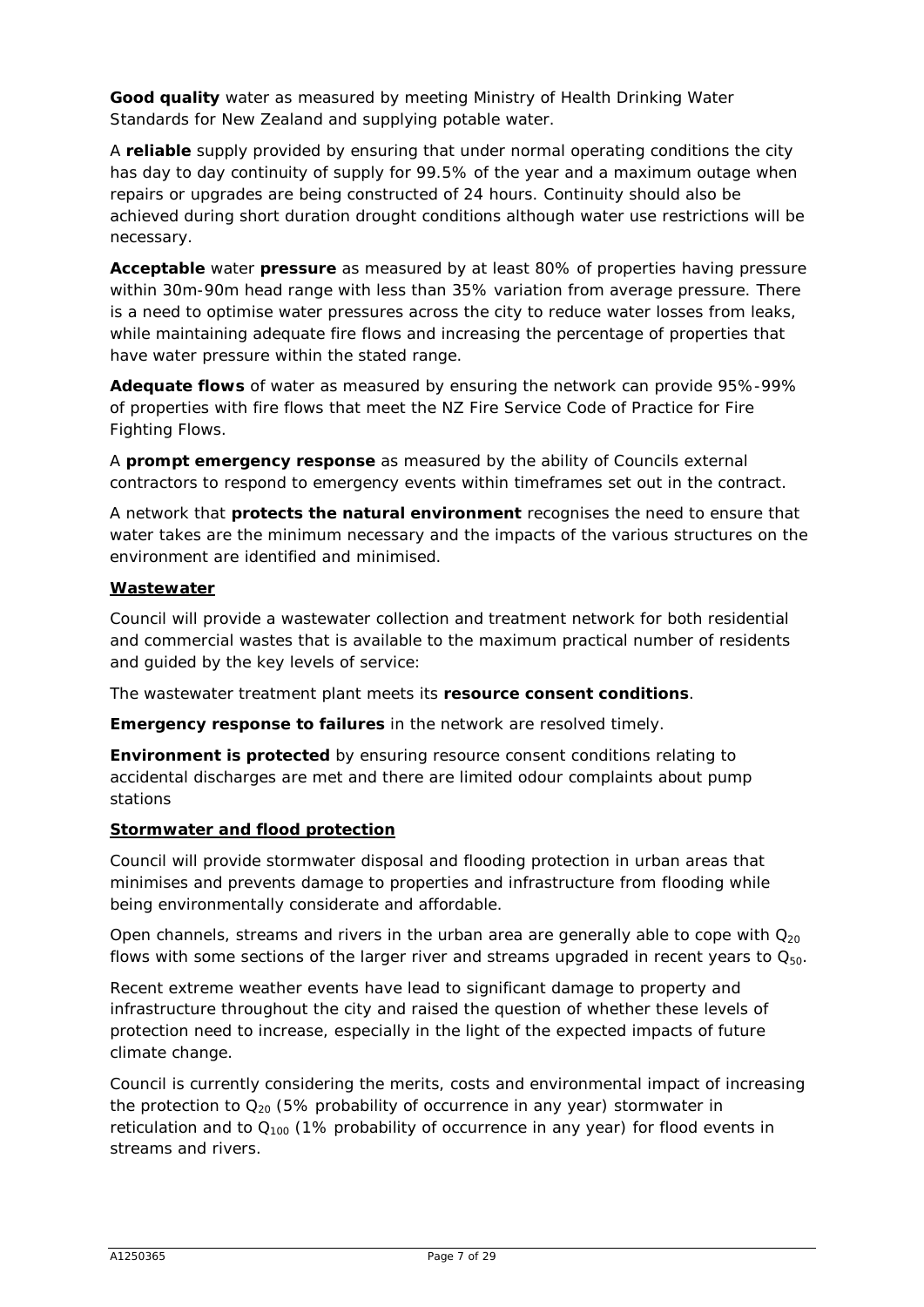In rural areas the costs of any works undertaken by Council will be apportioned between the properties that benefit.

The operation of the network will be assessed against the following criteria:

**Environment Protected and Improved** through ensuring compliance with resource consent conditions for stormwater discharges; together with ensuring appropriate disposal options are available.

**Reliability of service by** meeting required response times to failures and faults.

**Emergency response:** network issues by ensuring contractor(s) meet contract requirements.

**Protection** for the urban built and **natural environment** from floods by ensuring capital expenditure programmes are met and urban sections of streams and the Maitai river are inspected and maintained.

Integration of **ecological** and flood protection requirements in urban sections of streams and rivers by ensuring fish passage is maximised and ecological impact of structures is minimised. Through the Long Term Plan it is proposed to set an additional performance measure of "channel maintenance works carried out in accordance with resource consent conditions."

# **2.4 Asset Management**

The purpose of local government is to meet the current and future needs of communities for good-quality local infrastructure, local public services, and performance of regulatory functions in a way that is most cost-effective for households and businesses.

In the Act, good-quality, in relation to local infrastructure, means infrastructure, services, and performance that are efficient, effective and appropriate to present and anticipated future circumstances.

The objective of asset management is to meet required levels of service in the most costeffective manner with consideration to both current and future customers.

The Infrastructure Asset Management Plans (AMPs) document asset management practices and future works programmes required to meet service level requirements. This strategy draws together the overall forward facing view across the infrastructure AMPs for the next 30 years.

# **2.5 Asset management Strategies**

#### **Asset criticality**

Critical assets are considered to be those assets for which the consequence of failure is unacceptable and would result in a major disruption to the network or failure in meeting one or more levels of service.

Critical assets have been identified as:

#### **Water supply:**

- Headworks including dams and intakes
- Raw water trunk mains
- Raw water pump stations
- Water Treatment Plant including the Clearwater Reservoir
- Treated water trunk mains
- Treated water pump stations
- **Reservoirs**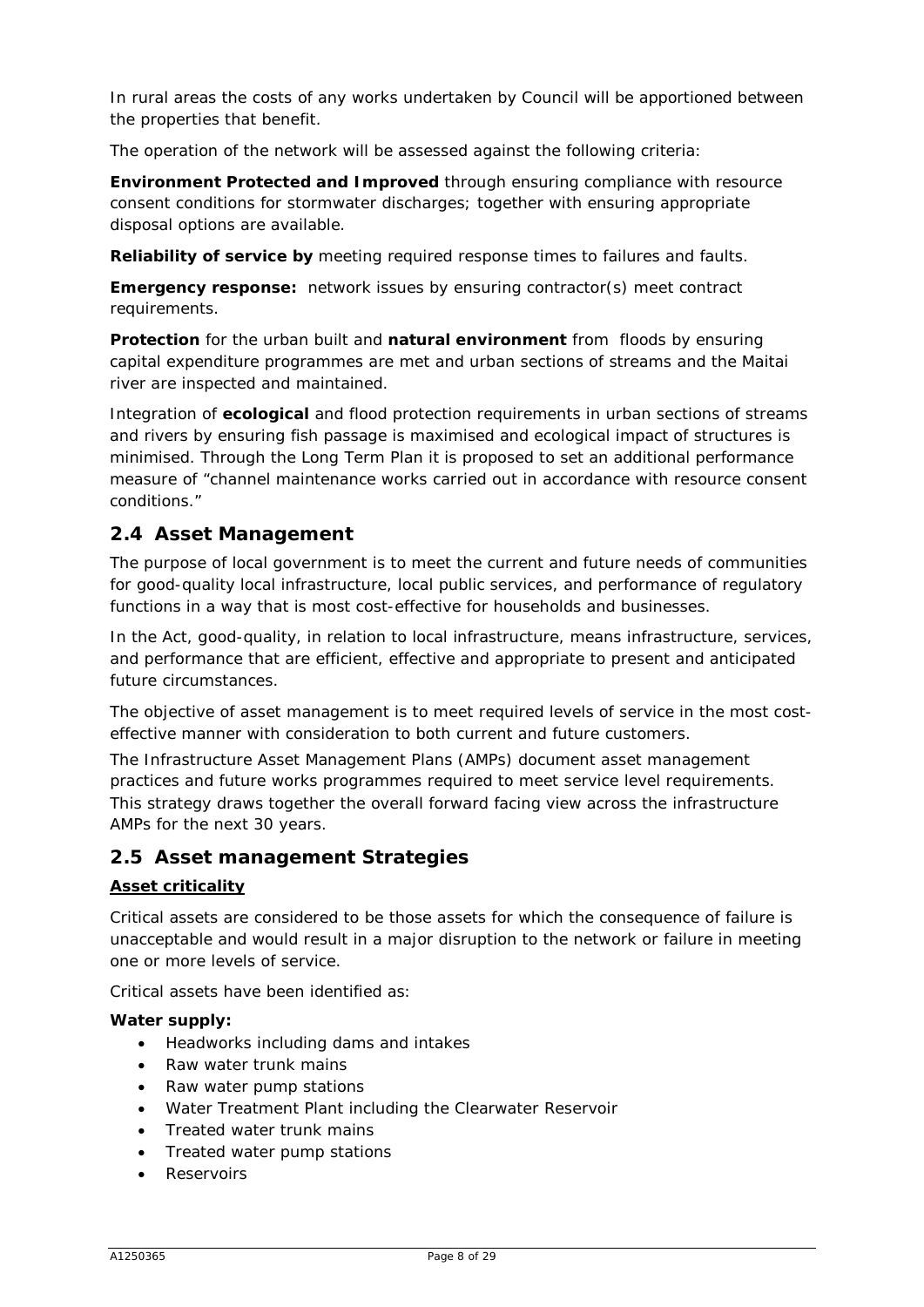#### **Stormwater**:

- All pump stations
- All rising mains
- All river and stream channels
- Detention dams
- Open channels and the piped network

#### **Wastewater**:

- All pump stations
- All rising mains
- All reticulation
- The waste water treatment plants
- SCADA system

#### **Transport:**

- Emergency service and hospital routes
- Arterial routes
- Access to water supplies
- Routes to the port and airport

#### **Lifecycle Management Strategies**

Asset management strategies are applied throughout the life of infrastructure assets. This starts with the need for the asset and follows through the concept, design, construction, operation, renewal, upgrade and disposal. The full lifecycle cost is considered to give the best value for money over the asset's expected life. This may not align with the lowest cost tender or design concept.

**Operations and Maintenance** activities ensure the relevant networks will be operated and maintained on a day-to-day basis to consistently achieve the optimum use of assets.

**Operations** activities are designed to ensure efficient utilisation of the assets, and therefore that the assets achieve their service potential. Operational strategies cover activities such as energy usage, control of mechanical and electrical plant, inspections and service management.

**Maintenance** - Maintenance strategies are designed to enable existing assets to operate to their service potential and extend their useful life while continuing to meet required levels of service. Maintenance strategies prevent premature asset failure and unplanned deterioration. Different asset types require different combinations of these strategies for optimum performance. There are three types of maintenance:

- Preventative Maintenance A base level of maintenance carried out to a predetermined schedule. Its objective is to maintain the service potential of the asset system. This approach is not necessarily the most cost effective and is only selectively used where appropriate.
- Predictive Maintenance Maintenance undertaken as a result of condition or performance evaluations of infrastructure components. Its objective is to avoid primary system failure while maximising the effective life of components. Maintenance is carried out in optimal time frames.
- Reactive Maintenance Maintenance carried out in response to reported problems or failures. The objective is to restore unforeseen failures in day-to-day levels of service.

**Renewal** strategies are intended to provide for the progressive replacement of individual assets that have reached the end of their useful life. The rate of asset renewal is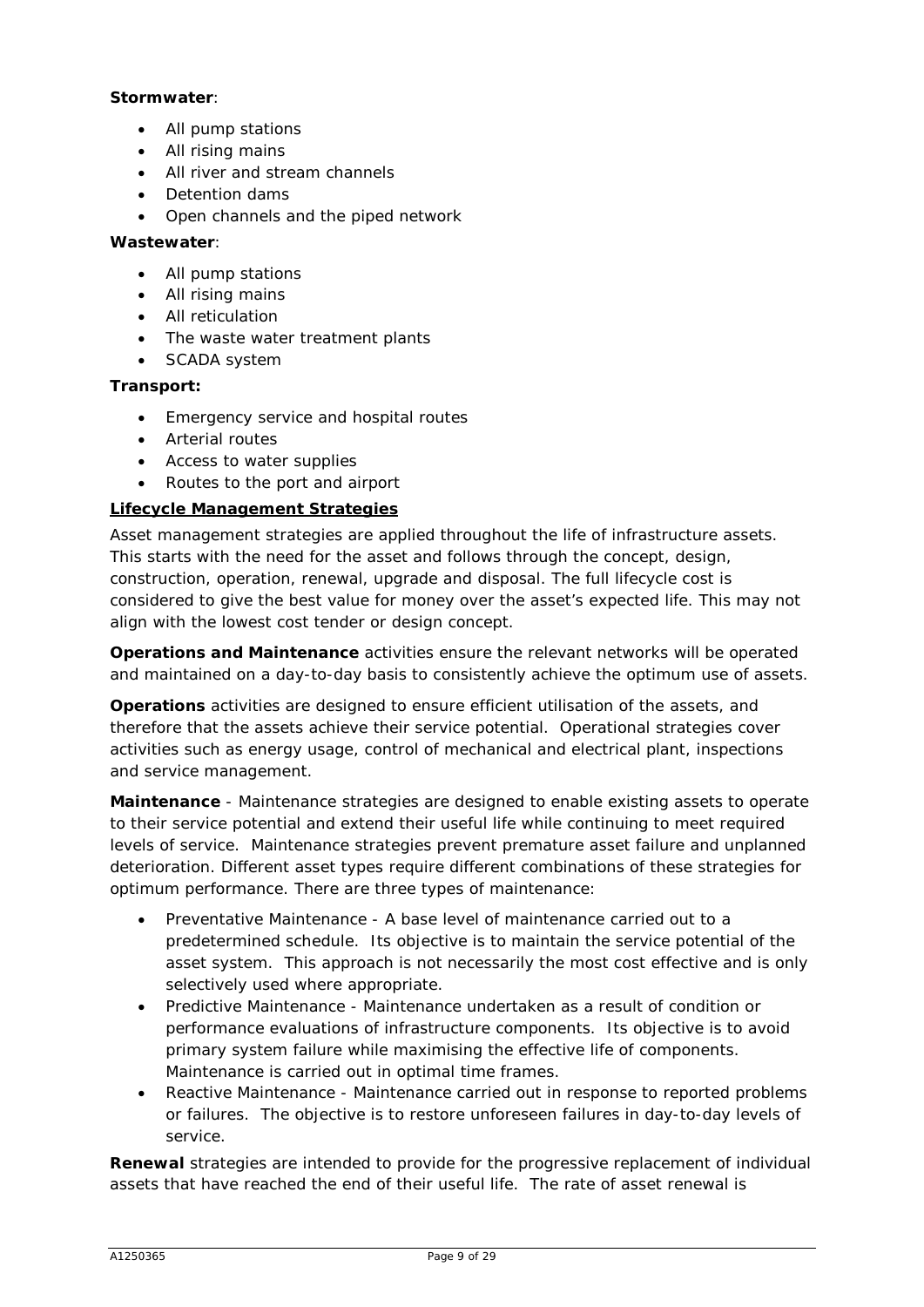intended to maintain the overall condition of the asset system at a standard which ensures that the community's investment in the City's infrastructure is maintained and that service levels are acceptable.

The level of expenditure on cyclic asset replacement varies from year to year, reflecting:

- The age profile of the system
- The condition profile of the system
- The ongoing maintenance trends
- Customer service issues, and
- The differing economic lives of individual assets comprising the overall asset system.

Asset **upgrades** provide a planned increase in asset performance and:

- Close gaps between the current capability of the asset and target service standards
- Accommodate growth
- Build resilience

Renewals and upgrades are achieved by the capital upgrade programme which seeks to progressively close gaps between target service requirements (taking account of inter alia demographic and economic growth projections) and the current service capability of the asset system. The programme follows a structured approach including:

- Identification of upgrade needs (including future-proofing)
- Project Categorisation ( capital, operational, growth, Level of service, renewal)
- Prioritisation of projects timing of investment decisions to optimise asset utilisation
- Project Approval gating
- Project design and quality control
- Funding Strategies
- Meeting strategic and environmental outcomes

**Asset disposal** is the final phase of the lifecycle and includes the activities and costs associated with the decommissioning and disposal of the assets which are no longer economically viable to maintain.

# **3 Strategic Issues**

This section outlines the issues that could significantly impact on the Council's ability to deliver core services, the principal option to address each of these significant issues and the implications of these options. It also considers what could deliver core services in the most cost-effective manner.

The strategic issues have been grouped into the following:

Issue 1: Natural Hazards

Issue 2: Growth & Development

Issue 3: Level of Service Change

Issue 4: Affordability in ongoing provision of services

# **3.1 Planning for and adapting to Natural Hazards**

Natural hazards include both meteorological and geological events (including climate change issues). The result can be a change in rainfall patterns, sea levels rise, more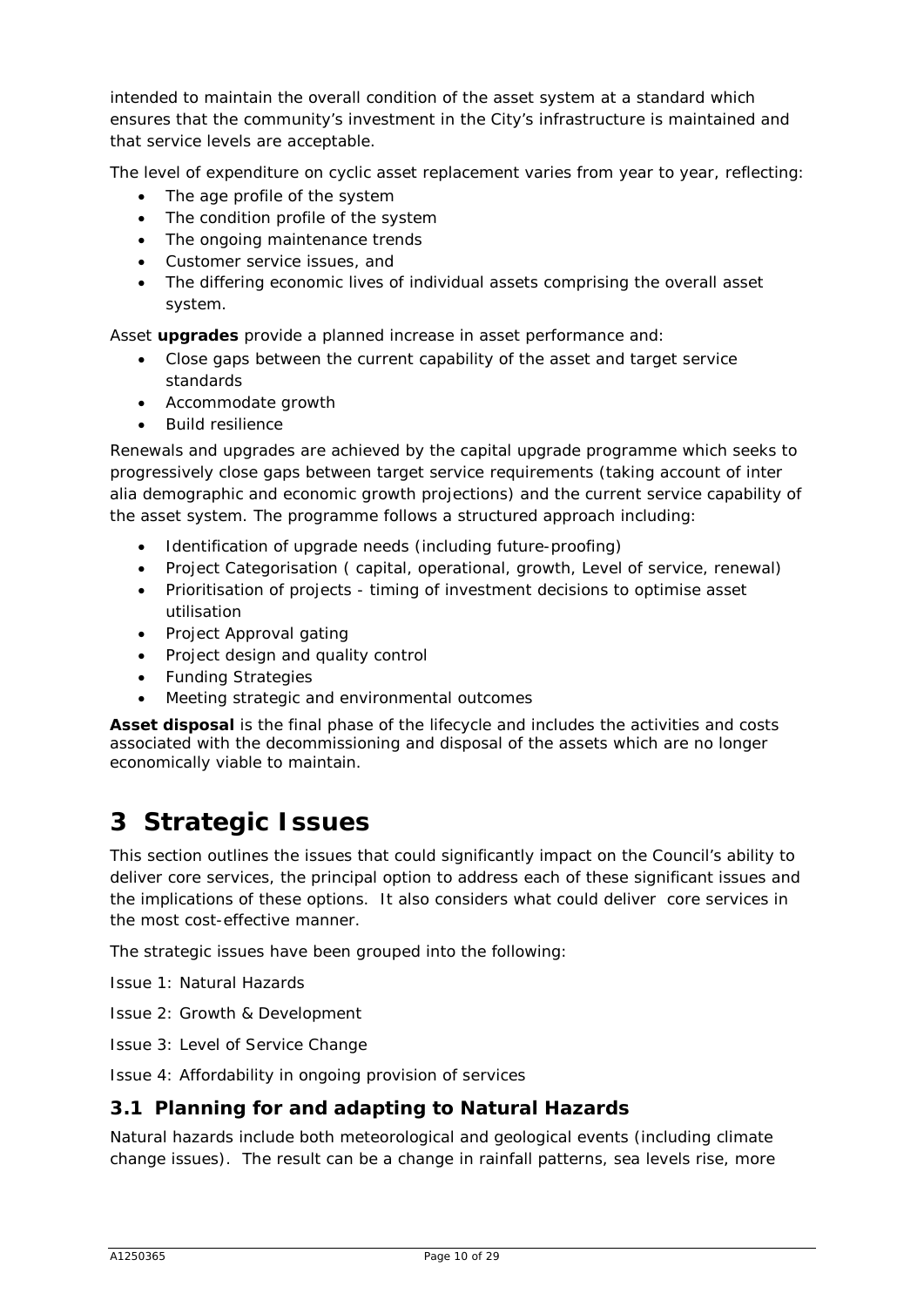frequent extreme weather events (droughts, heavy rainstorms), higher temperatures, earthquakes, coastal erosion, landslides and liquefaction**.**

Natural hazards are neither certain in their likelihood nor their consequence. They present risks that vary both across the city and by hazard type and severity. As a result, potential impacts of natural hazards can be especially difficult to predict and to plan for. However, due to the magnitude of the potential impacts, a precautionary approach needs to be taken for infrastructure management.

#### **Infrastructure Objective: To ensure Nelson's infrastructure is resilient to the impacts of natural hazards and evaluates long term sustainable risk reduction approaches including relocation, protection and removal.**

#### **Hazard: Sea Level Rise**

Climate change predictions include predicted sea level rises. These may pose significant threats to coastal communities and Council infrastructure. The information held by Council on coastal erosion and hazards, stormwater surge, wave setup and wave run up has recently been reviewed. The base assumption is that a rise in line with the Ministry for the Environment prediction needs to be considered. This assumption will be checked by continuously monitoring the trends and updating this strategy every 3 years to calibrate the actual trend to the predictions. The NZCPS (coastal policy statement) requires that Council assess a range of options for reducing coastal hazard risk as part of asset planning programmes and the Nelson Resource Management Plan review.

#### *What does this mean for infrastructure and what is being done?*

Much of our coastal communities, the Wood, Central City area, Tahunanui, airport area and Monaco will be subject to the effects of sea level change. Much of our essential infrastructure is also located within the coastal environment, including wastewater treatment and reticulation networks, arterial roading links, the Port and Airport.

Critical assets likely to be affected include: Wastewater plants and low lying roads & bridges, wastewater pumping stations and pipelines and water supply pipelines.

Based on the Ministry for the Environment predictions for sea level rise, no Nelson City Council infrastructure assets require urgent consideration in the period between now and the next strategy review (2018). The lead-time required for resource consents and mitigation strategies allows the development and selection of options prior to the 2018 review. These will be a combination of phased retreat, relocation and protection. The assessment required by the NZCPS will be addressed in more detail and programmed into the relevant AMPs.

Council is currently developing a flood model to evaluate, amongst other things, the impacts of sea level rise, flooding and storm surge on the Nelson North Wastewater Treatment Ponds.

An evaluation of the life of all other resource consents for infrastructure in the coastal environment will be undertaken in 2015/16 to schedule the required assessment and infrastructure planning.

The significant capital expenditure decisions section covers the specific issue and options in more detail.

#### **Hazard: Flooding**

National rainfall patterns are expected to change with increased rainfall in the Nelson / Tasman region. Climate change is expected to lead to increases in extreme rainfall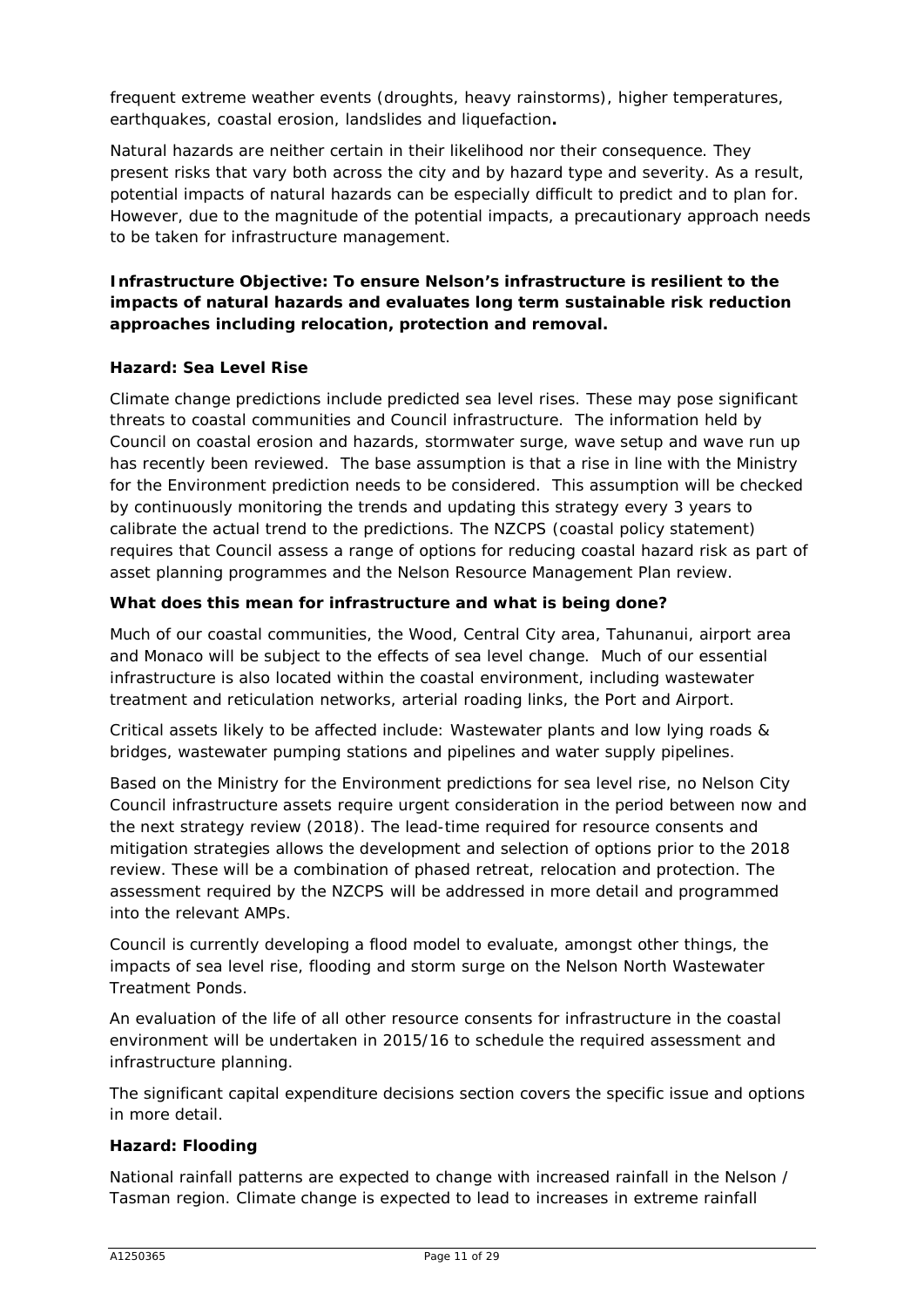events. This is likely to translate to more severe and frequent river flooding. Flooding and sediment deposition from rivers could be most severe in the coastal reaches of rivers if sea-level rise slows the flow of water out to the sea. The changes in weather patterns will be monitored and re-assessed every 3 years.

#### *What does this mean for infrastructure and what is being done?*

The key issue is to balance protection of council assets and property as well as personal property with maintaining and improving recreational and ecological qualities of streams.

Much of the floodplain within Nelson is developed or urbanised, and these activities have affected the ability of rivers and streams to carry water during high rainfall events.

A city-wide strategy is currently being developed. An infrastructure response to flooding requires more than just consideration of flood channels. Responses need to be balanced with environmental and social desires of the community. In many cases, development close to the edges of rivers and streams confines the waterways into narrow channels, reducing their ability to contain flows. This raises the risk of flooding during intense rainfall events.

The significant capital expenditure decisions section covers the specific issues around flood protection and options in more detail.

#### **Hazard: Drought**

National rainfall patterns are expected to change with both increased rainfall in the Nelson / Tasman region during the wet periods of the year and less rainfall during the dryer. Climate change is expected to lead to increases in the extremes of both rainfall and drought events. This is likely to translate to more summer droughts. The changes in weather patterns will be monitored and re-assessed every 3 years.

#### *What does this mean for infrastructure?*

The key issue is to balance the provision of a reliable water supply to the city while maintaining and improving recreational and ecological qualities of streams.

Current peak daily demand calculations show that Nelson has sufficient water to maintain supply requirements for the projected population increases until at least 2050 as long as current abstraction rates remain in place.

Tasman District Council are currently investigating a storage dam to mitigate the effects of drought on the Waimea Plains region.

#### **Hazard: Fault Hazards**

The unpredictability of fault activity frequency and damage largely precludes preventing damage to infrastructure apart from employing sound location and construction methodologies. The nature of the event (shallow, deep, direction of movement and angle of fault line) determines the degree of damage more than the seismic magnitude. Ensuring existing and new infrastructure is resilient to the threat of ground shaking or rupture from earthquakes is largely focussed on appropriate location and the ability to get lifeline infrastructure back up and running as quickly as possible following earthquake damage.

#### *What does this mean for infrastructure?*

Council has recently updated its fault hazard overlays and is now able to more accurately predict risk than previously. New infrastructure should be located to avoid where possible and constructed in a manner that enhances resilience to earthquake events. Council has budgeted for a series of assessments on the resilience of infrastructure to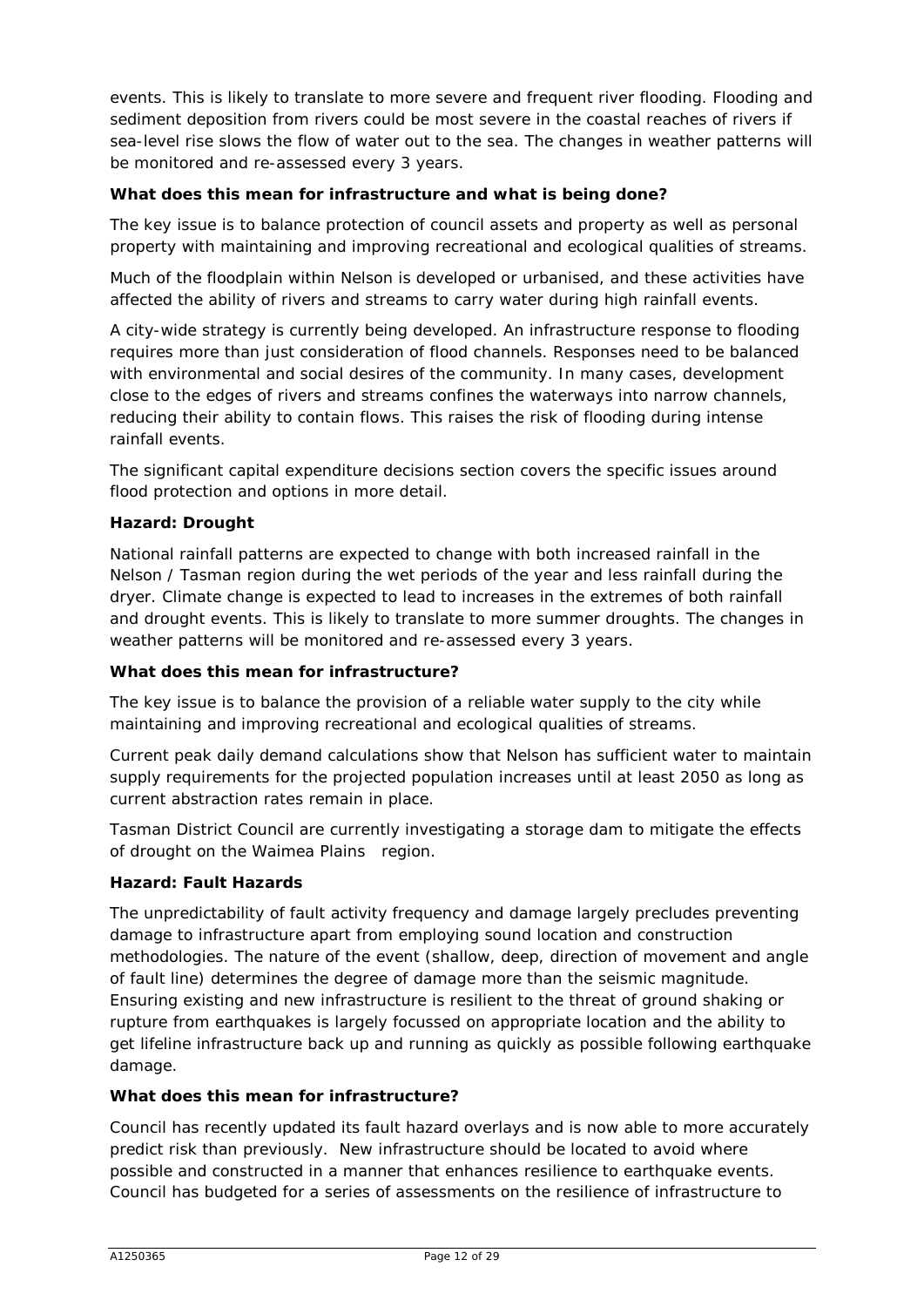seismic events. New installations consider the design practices for seismic resilience. Investigation funding will be prioritised on asset criticality and the likely consequence of failure.

It is recognised that in future, more time and funding will be required to do this work as part of capital works and resource consent applications.

#### **Hazard: Liquefaction**

There is a need to better understand the risk that liquefaction poses to assets and then to make existing, affected infrastructure more resilient to the threat of liquefaction as a result of earthquakes. This includes responses to get lifeline infrastructure or assets back up and running following an earthquake event. Infrastructure that is located in and around Tahunanui, the Wood, the Port and Central City areas is more susceptible to liquefaction as a result of a strong earthquake.

#### *What does this mean for our infrastructure and what is being done?*

Infrastructure that is located in and around Tahunanui, the Wood, the Port, and Central City areas is more susceptible to liquefaction as a result of an earthquake. Future renewals and upgrades within these areas need to avoid if possible and then consider best practice regarding liquefaction resilience.

#### *What is already taking place to ensure Nelson's infrastructure is resilient to the impacts of natural hazards:*

#### **Emergency Management**

The Council works closely with the Nelson Tasman CDEM (Civil Defence Emergency Management) group to respond, manage and restore infrastructure in the event of significant natural events. This close integration is achieved by key Council staff holding strategic positions within the CDEM group and being part of the management thereof.

#### **Civil Defence and Emergency Response Plans**

The following documents are available for guidance in the Civil Defence and Emergency Management:

- Nelson Tasman Civil Defence Emergency Management Group Plan
- Nelson Tasman Civil Defence Emergency Management Group Recovery Plan
- Nelson City Council Emergency Procedures Manual exercises are carried out on a six monthly basis to ensure all staff are familiar with the procedures.

| <b>Activities</b>                                                        | <b>Description</b>                                                                                                             | <b>Documents</b>                                                     |
|--------------------------------------------------------------------------|--------------------------------------------------------------------------------------------------------------------------------|----------------------------------------------------------------------|
| <b>Risk Reduction</b>                                                    | Identifying hazards, describing risks, and<br>taking actions to reduce the probability or<br>consequences of potential events. | Asset Management Plan<br><b>Risk Treatment Schedule</b><br>and Plan. |
| <b>Readiness</b>                                                         | Planning and preparation required to<br>equip agencies and communities to<br>respond and recover.                              | <b>Emergency procedures</b><br>manual and exercises.                 |
| Response                                                                 | Addressing immediate problems after an<br>emergency.                                                                           | Nelson-Tasman Civil<br>Defence Emergency<br>Management               |
| Addressing the long-term rehabilitation of<br>Recovery<br>the community. |                                                                                                                                | Nelson-Tasman Civil<br>Defence Emergency<br>Management               |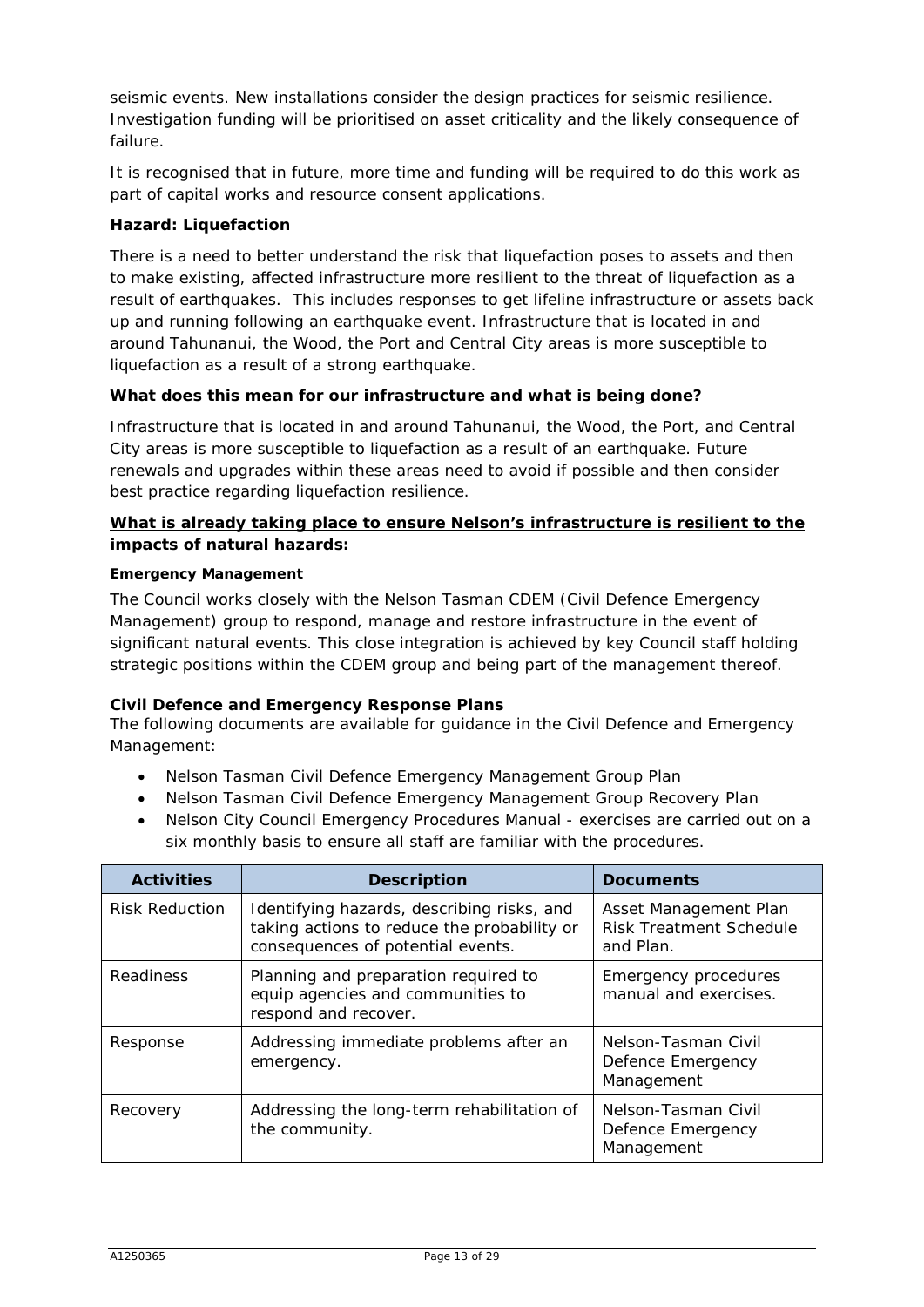#### **Lifelines**

The Civil Defence and Emergency Management Act 2002 requires that every lifeline utility must:

- Ensure that it is able to function to the fullest possible extent, even though this may be at a reduced level, during and after an emergency.
- Have plans for such a continuity that can be made available to the Director (of Ministry of Civil Defence and Emergency Management) if requested.
- Participate in the development of the National Strategy and Civil Defence Emergency Management Plans (where requested).
- Provide technical advice on Civil Defence Emergency Management issues, where reasonably requested by Civil Defence Emergency Management Groups or the Director.

Lifeline Utilities for Nelson are: Electricity, water supply, wastewater, telecommunications, roads, airport, the port and some broadcast media.

#### **Insurance provision**

Strong earthquakes can damage treatment plant, reservoirs and pipelines leading to water supply problems and no drinking water. Nelson City Council has insurance cover for the Wastewater, Water & Stormwater services, staff and property.

#### **Local Authority Protection Programme** (LAPP)

Nelson City Council is a member of the Local Authority Protection Programme Disaster Fund. This is a mutual pool created by local authorities in 1993 to cater for the replacement of infrastructure following catastrophic damage by natural disaster.

Nelson City Council also has a disaster relief fund to address future events. This will contribute to future event damage once the recent event accounts have been settled.

#### **What will need additional consideration in the future?**

Additional insurance and/or funding as contingency for above ground assets needs to be considered.

# **3.2 Growth & Development**

Changes to the population size and makeup affect the requirements for infrastructure. Development of areas needs to be integrated with the provision of infrastructure..

Based on medium growth projections, Nelson will have an extra 5100 households over the next 30 years (2015-2045). As at 2014 there is enough undeveloped but zoned residential land in Nelson to accommodate the next 15 years growth as Greenfield development. Existing urban areas can also accommodate up to 1500 households through redevelopment and/or intensification over the next 30 years. Many greenfield areas have one or more infrastructure constraints. Council is currently undertaking work to understand infrastructure capacity in existing urban areas where it is likely that there will be market demand for redevelopment and intensification over the next 30 years.

From a transport perspective, the trend over the last ten years has seen household travel not follow the increase in population growth. This may be linked to the economic cycle and fuel prices. The trend is being monitored to inform future capacity requirements. Nelson City Council is developing better localised traffic modelling capabilities and is working with NZTA on arterial models.

#### **Infrastructure Objective: Provide the right infrastructure at the right time to support growth and development.**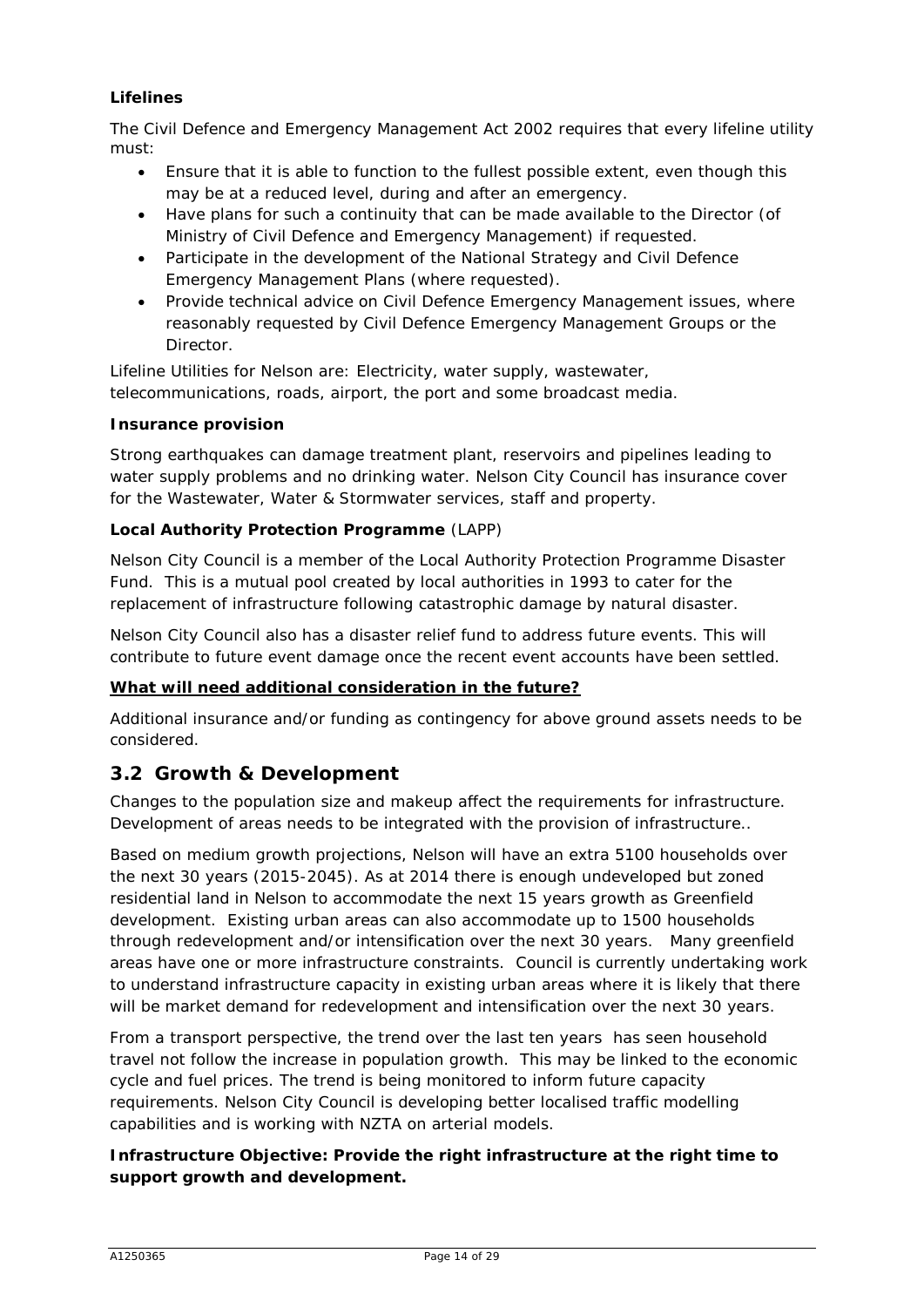#### *What does this mean for our infrastructure?*

Council cannot afford to provide services to all growth areas at once, and needs to do so in a prioritised manner that meets Councils strategic outcomes, supports market demand and optimises use of the assets. The Nelson Plan will assess a range of options to provide for growth, particularly intensification, and these will influence the demand and market uptake of different development options in the future and the provision of services to greenfield areas.

The provision of infrastructure needs to be closely aligned with the planning, prioritisation and implementation of new developments and growth strategies, the Long Term Plan and Development Contribution Policy. This will avoid infrastructure being underutilised and will avoid expensive reactive provision of services, or growth before services availability.

#### *What is already taking place to ensure infrastructure is supplied to support growth and development?*

An infrastructure prioritisation process will inform the implementation of this strategy, the asset management plans, Long Term Plan and the Development Contributions policy.

This process will ensure an integrated approach to long term planning for development and growth and for the delivery of infrastructure in a prioritised and co-ordinated manner. It will also make a clear financial link between provision of infrastructure for new development, the timing of development of different areas, and the collection and use of development contributions.

Nelson City Council is currently considering requests from Tasman District Council for financial support for the construction of the Waimea Community Dam. The dam is a water retention structure that will augment flows in the Waimea River and allow increased security of supply for irrigation and community water supplies into the future.

Nelson City is investigating the direct economic and environmental benefits that may accrue to the city before seeking community views on any financial contribution. This dam may contribute to meeting population growth if future restrictions limit the existing water take consents.

Ongoing monitoring of the travel demand trends will identify emerging risks in time to address any capacity issues.

The Nelson City Council's Development Contribution Policy is currently under review to better support the growth and development strategy and to meet the requirements of the Local Government Act and Council's functions under section 30(1)(gb) of the RMA "the strategic integration of infrastructure with land use". Consultation with developers as part of the Long Term Plan will determine the extent to which infrastructure is to be prioritised to match developer intentions and to meet the strategic outcomes of Council.

#### *What will need additional consideration in the future?*

<span id="page-14-0"></span>Intensification or redevelopment of existing residential areas is an option that may be better able to meet the needs of changing population demographics, providing greater housing choice, and affordability to meet Council's strategic outcomes for the city. This would also assist with outcomes sought in relation to revitalising the central city area of Nelson. The delivery and upgrading of infrastructure services relies on being advised of this planning early enough to cater for the lead-time of projects to meet the changes in demand.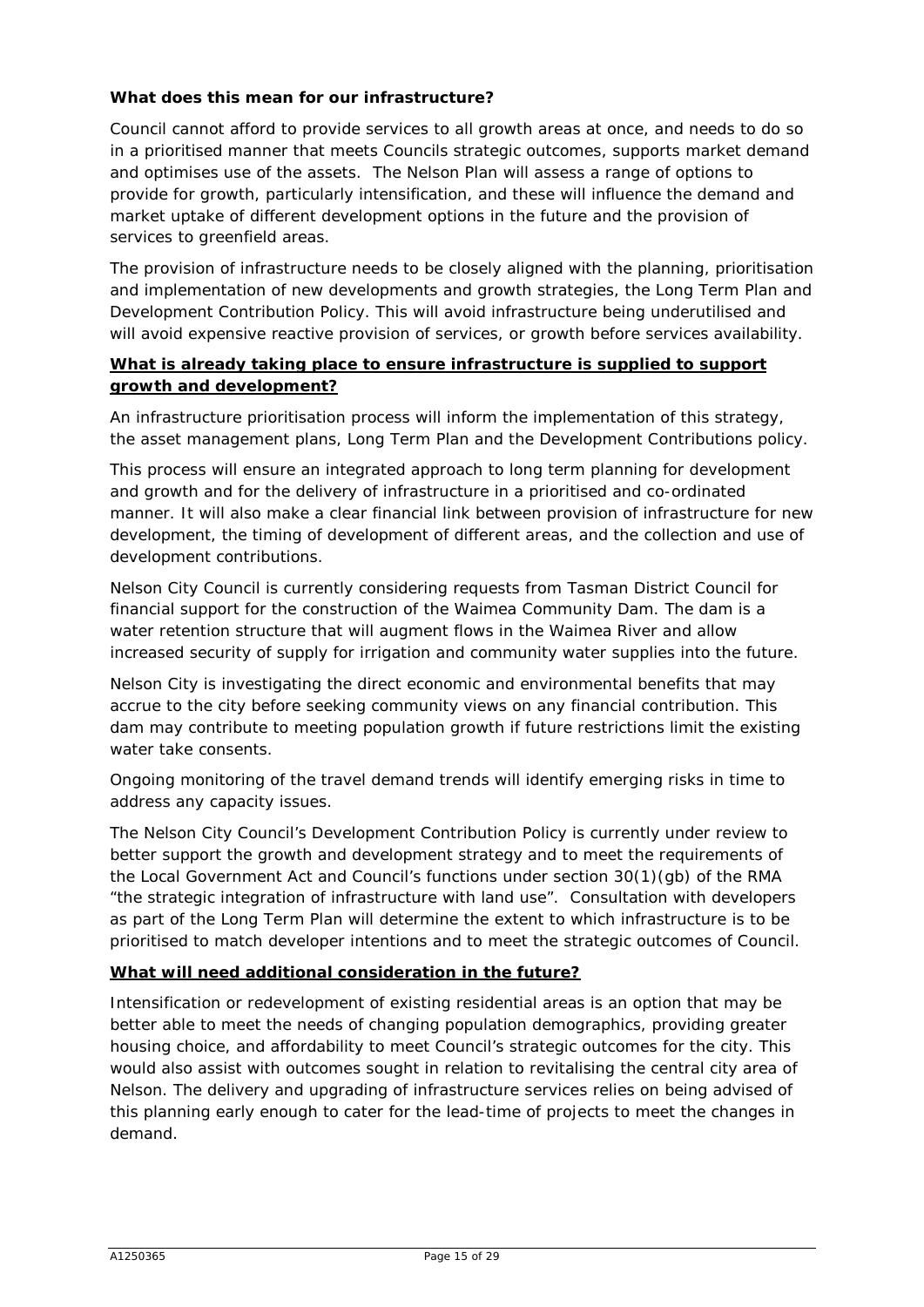Nelson is now required to consider preparing a Special Housing Accord. A special housing accord will impact the rate of infrastructure roll-out to growth areas, and will have significant implications for infrastructure investment.

In transport, NZTA is currently investigating options for an additional arterial route to manage future increases in traffic volume.

# **3.3 Level of Service Changes**

Potential legislation changes are difficult to predict but the trend to increased focus on public health, infrastructure efficiency and affordability and improving the environment are clear. Infrastructure planning appreciates this and looks to plan as far as practical to accommodate these trends.

#### **Infrastructure Objective: Respond to possible changes in community expectations and legislative needs**

#### *What does this mean for infrastructure?*

Infrastructure and land supply have been hot topics in both the Resource Management Act and the Local Government Act reforms. Proposed changes at the time of writing this strategy include:

Proposed changes to section 6 and 7 of the RMA will include as matters of national importance:

- (l) the effective functioning of the built environment, including the availability of land to support changes in population and urban development demand;
- (n) the efficient provision of infrastructure

Changes in customer demographics may also mean that changes in the level of services are necessary to meet community needs. Council must take cognisance of the impact of these demographics on the nature and affordability of services into the future (for example an aging population on fixed income).

Council has recently confirmed a series of strategic outcomes. Those which relate to infrastructure provision for growth include:

- Coordinate growth and infrastructure
- Prioritise supply of infrastructure to achieve strategic outcomes.
- Enable housing choice
- Prioritise urban intensification
- Encourage higher density clusters around key centres such as the central city, victory, Tahunanui and stoke.

The Treaty Settlements for Te Tau Ihu have resulted in iwi having a statutory acknowledgment in relation to the coastal marine area, waterways and catchments within the district. A partnership approach would be prudent with respect to planning of works within those areas.

This section highlights potential changes in levels of service from those approved under the Long Term Plan in 2012. These levels of service change need to be debated with the community as part of the consultation on the Long Term Plan in 2015.

#### *What is already taking place to ensure infrastructure planning supports level of service changes?*

Where Level of Service changes are considered or required by legislation, these are made in a co-ordinated way between all parts of council and key stakeholders and are ratified where appropriate by managers, the senior leadership team and elected members.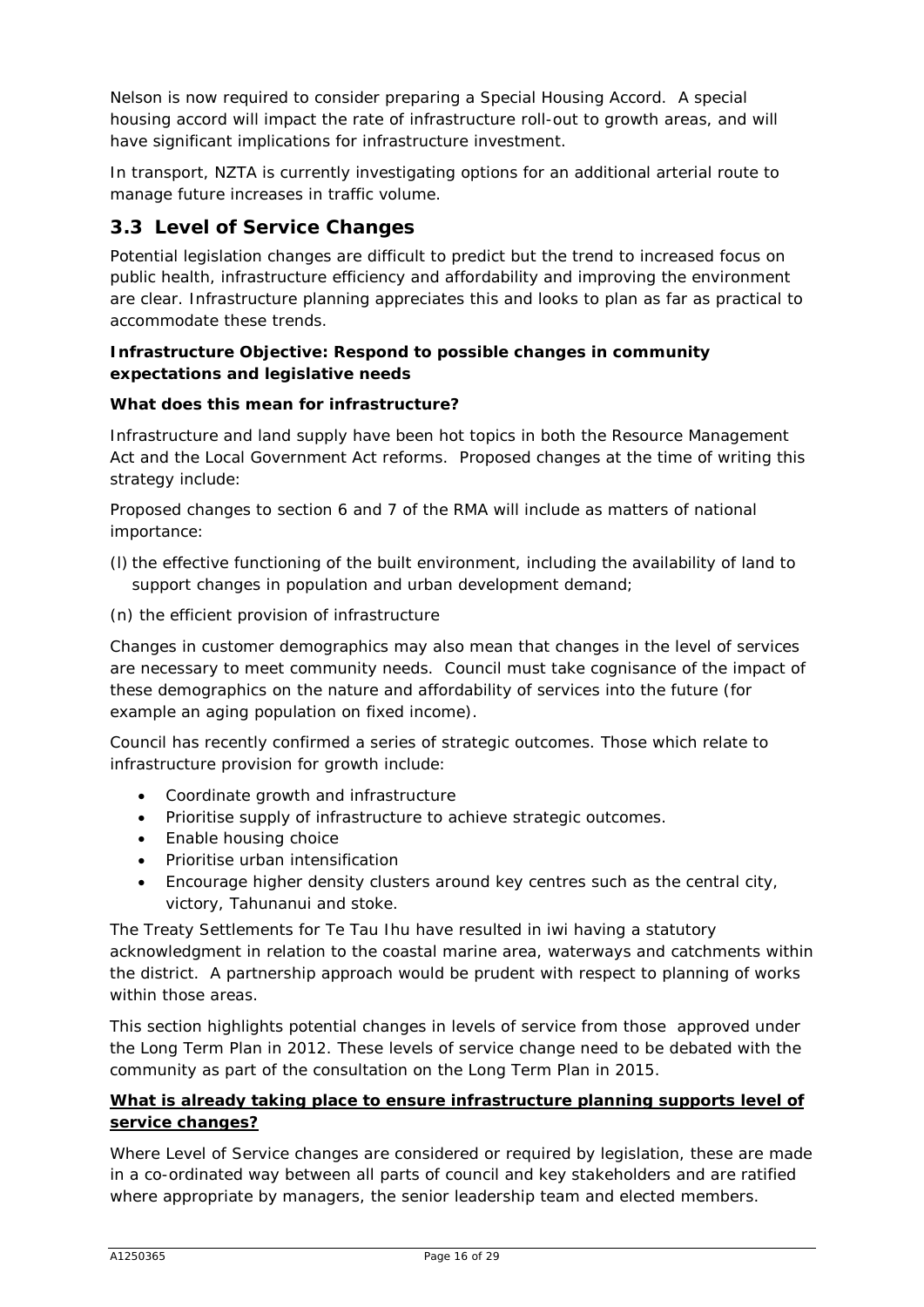Council community surveys and Long Term Plan consultation provides one source of feedback from the community. Elected members provide ongoing input to levels of service.

- The asset management plans take cognisance of growth and demographic trends and seek to match these with likely future levels of service.
- Council is exploring better ways of accommodating future changes in levels of service when delivering infrastructure.
- Council has introduced the Major Projects Team to provide advice for project planning and scoping for infrastructural projects in relation to achieving environmental outcomes, meeting national legislation requirements and anticipating future requirements.
- Council has introduced an improved project gating process through a projects governance board.

#### *What will need additional consideration in the future?*

Mechanisms to implement service level changes to meet customer expectations while considering their overall affordability need to be further evaluated.

Recognition and response to tensions that develop between customers that are impacted by lower levels of service and others in the community seeking different outcomes.

# **3.4 Affordability of ongoing provision of services**

Council needs to carefully balance affordability of service provision with the communities required levels of service.

#### **Infrastructure Objective: Renew and upgrade infrastructure in a cost-effective way and partner with others in our community and region to deliver services efficiently.**

#### *What does this mean for infrastructure?*

Ongoing increases in the cost of infrastructure materials and labour are likely to be higher than CPI. This is due to a number of factors including:

- a shortage of engineering and trade skills
- the impact of increased environmental considerations when selecting materials and methodologies
- increased requirements around contractor health and safety.

Supporting environmental and public health outcomes – air, water, land, biodiversity – are likely to change levels of service and conflict with affordability. Previously planned renewals may have to become upgrades to meet increased environmental and public health requirements.

Changes to revenue (i.e. funding changes from Central Government or other sources – NZTA) may require different models to be used e.g. a user pays approach.

Maintaining debt levels within required tolerances could also become an issue if capital works increases and/ or levels or growth slow or decline. This would mean a more aggressive approach to prioritising infrastructure work to stay within limits.

# *What we're currently doing to ensure required levels of service are affordable*

Council seeks to extend the life of assets by using condition assessment to renew as late as possible to extract maximum cost benefit from assets. (e.g. gravity wastewater systems can have renewal spend extended over a longer time period). Other considerations include: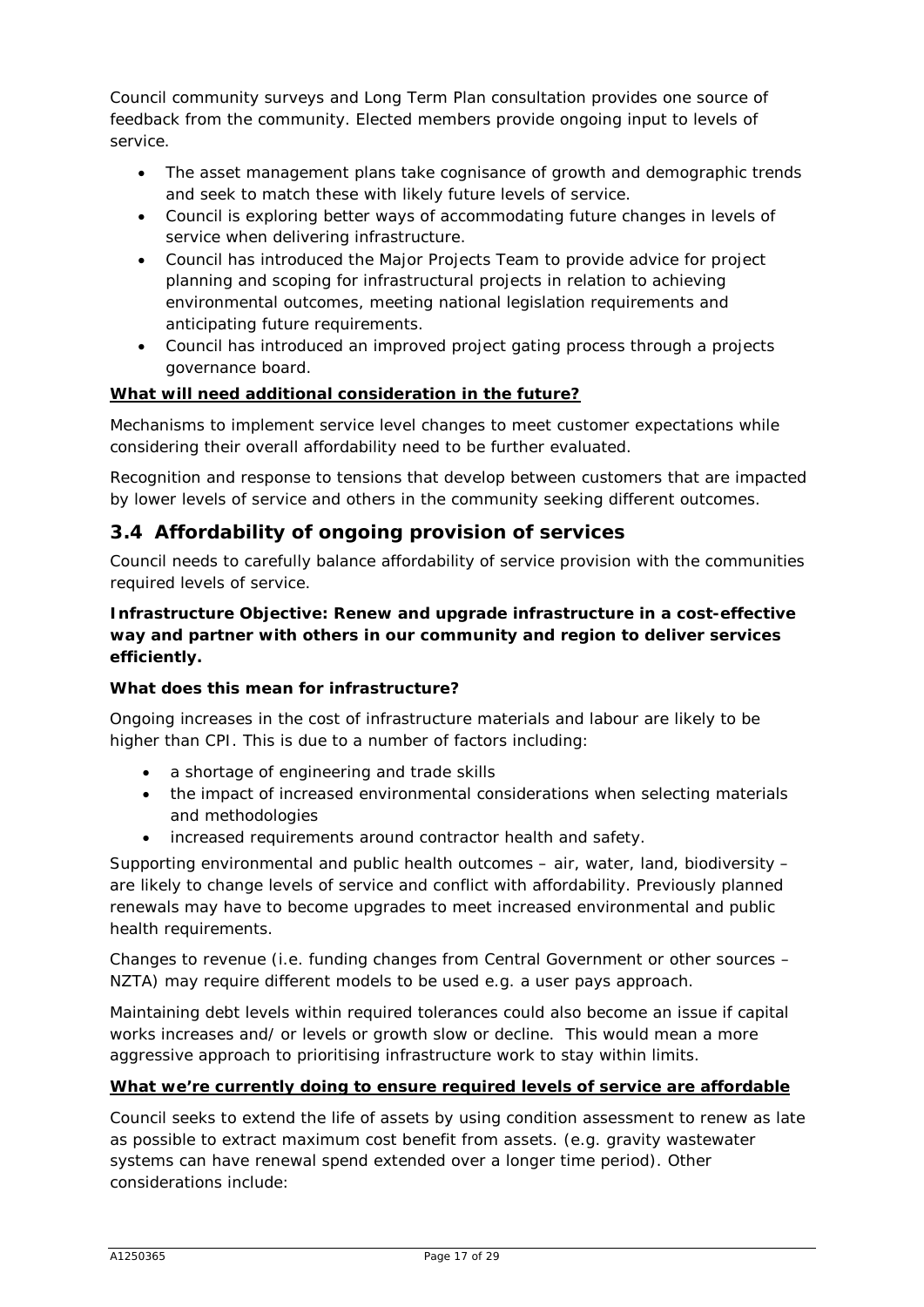- Ongoing reviews of the optimum level of service, taking the cost to benefit ratio into account.
- Multi-discipline renewals and works are co-ordinated to reduce the cost and disruption
- Exploring joint regional ventures and shared facilities (e.g. NRSBU, joint landfill, regional transport initiatives)
- Aligned regional engineering service and Land Development Standards
- Inflow and infiltration projects
- Benchmarking water loss trends
- Council is debating the cost vs. benefits of various flood protection strategies

Currently, our understanding of some of the higher value transport assets is relatively basic (e.g. road pavements). Ongoing NZTA funding will require us to develop a better understanding of the transport assets and the specific deterioration curves. Our understanding of carriageway surface ages and conditions has recently improved enough to know that there is a significant backlog in road surface renewals and along with it a cost of around \$6M. This is able to be spread to catch up over a ten year period to reduce the annual cost to around \$1.6M on average over 40 years. Condition data on the pavement structure is limited and renewal is far more costly than surface renewal. As a result, if a similar backlog was to be found for this asset then the cost would be significant.

NZTA are currently undertaking investigation work to determine whether a third southern arterial will be built. If this project does go ahead then the new road will be the state highway and the current state highway (Rocks Road) would become a Council asset. Along with ownership of this asset will come a significant maintenance cost.

#### *What will need additional consideration in the future?*

Nelson City Council will need to consider increasing use of shared services with Tasman District Council to achieve efficiency and resilience goals.

Greater use of infrastructure delivery at a regional scale can deliver significant cost benefits where the assets being managed are also at that scale. For significant capital expenditure, scale can provide the specialist skills needed to manage scope, procurement, timing, financing and operational issues. However, biggest is not always the best and there is a need to assess optimal size in terms of both contracts and management/governance requirements. However, in a number of areas larger scale delivery entities have greater ability than smaller ones to deliver affordable infrastructure to all communities.

Areas for consideration are capital works, operations, maintenance and joint (council and private) ventures.

Improvement work needs to be prioritized where this can impact on affordability. e.g. water losses, cross contamination, infiltration of stormwater to wastewater.

Council is also seeking to work collaboratively with the Tasman District Council recognising the reliance each has on the other for infrastructure and that the communities we serve seek common regional outcomes.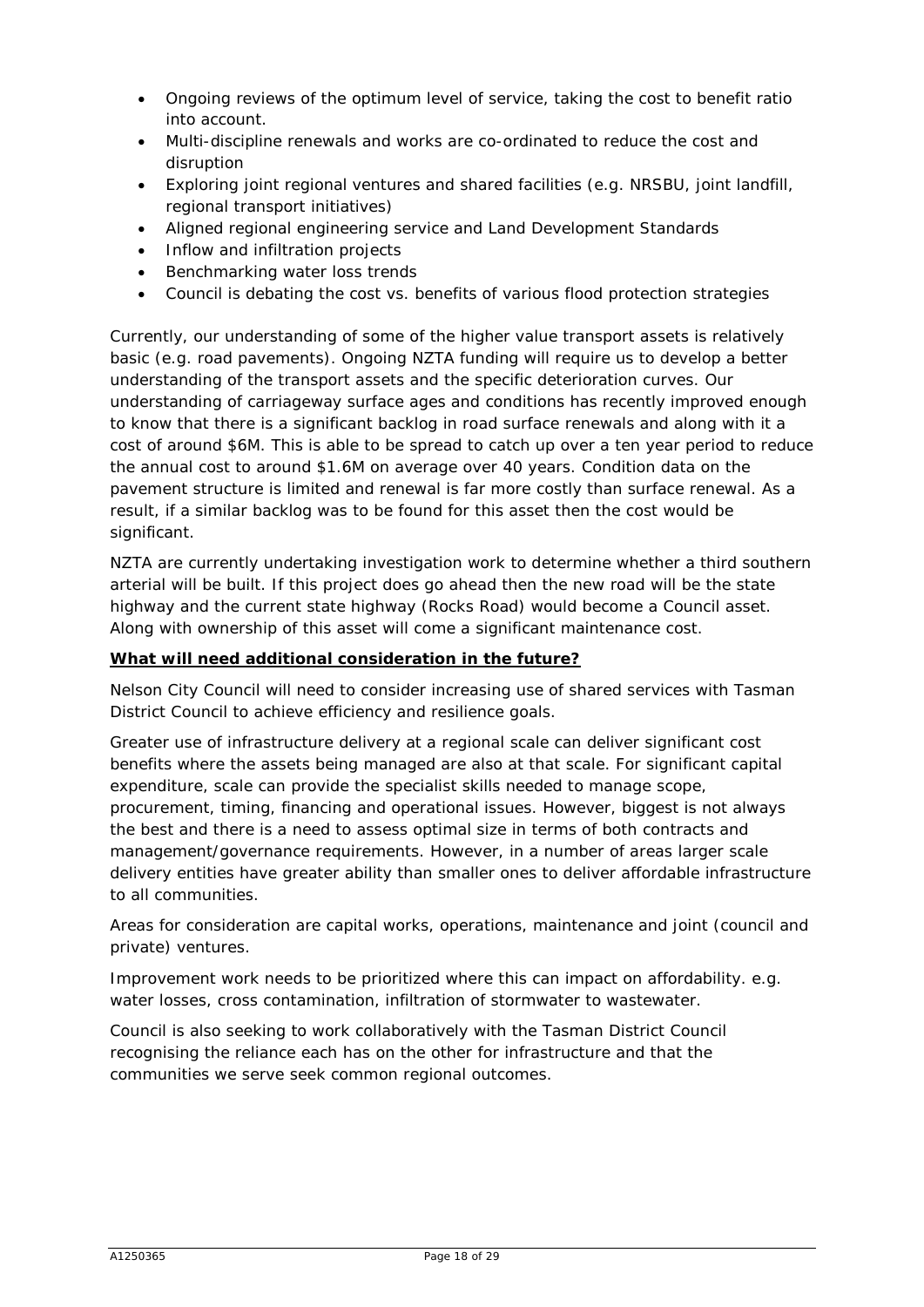# **4 Most Likely Scenario**





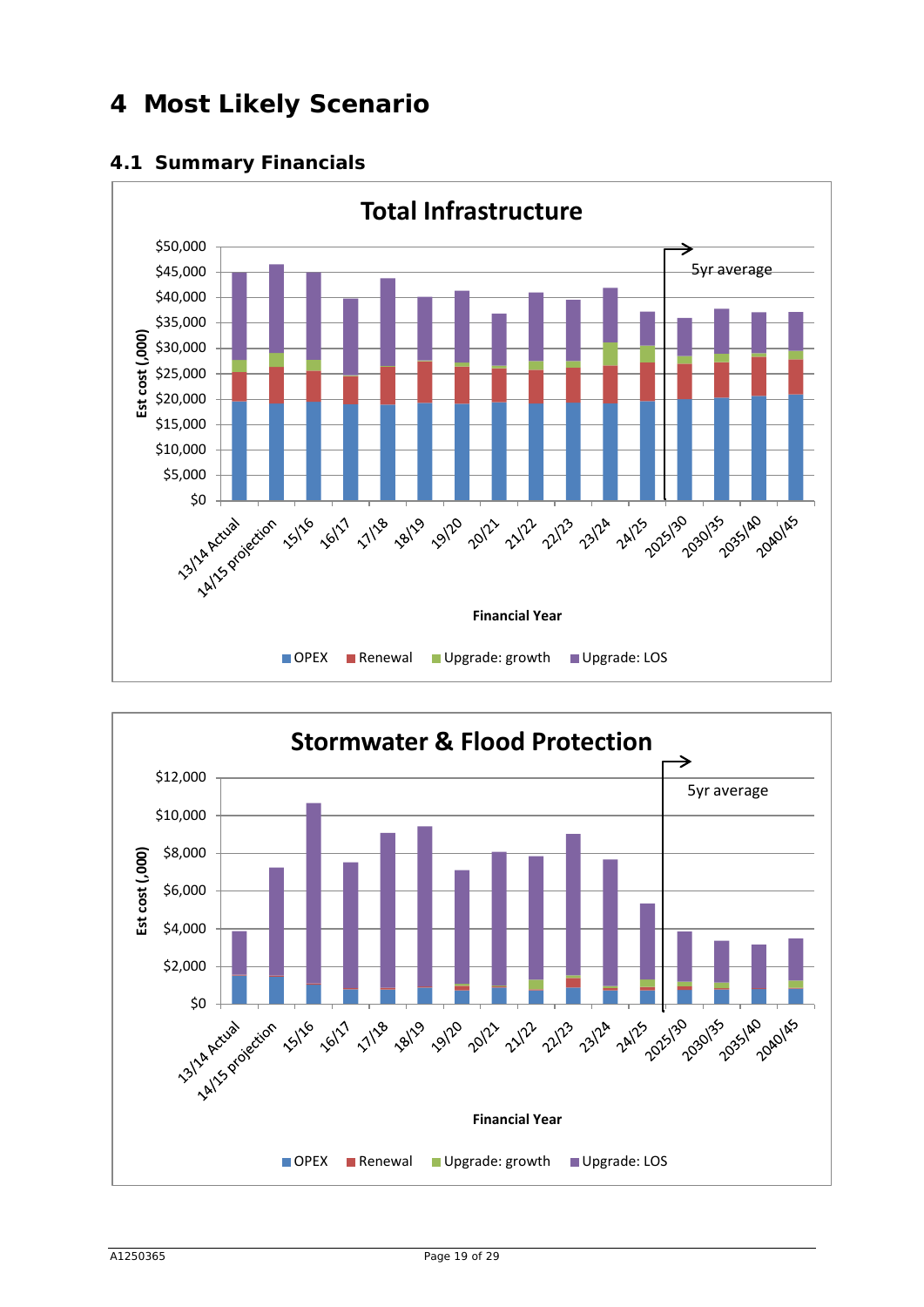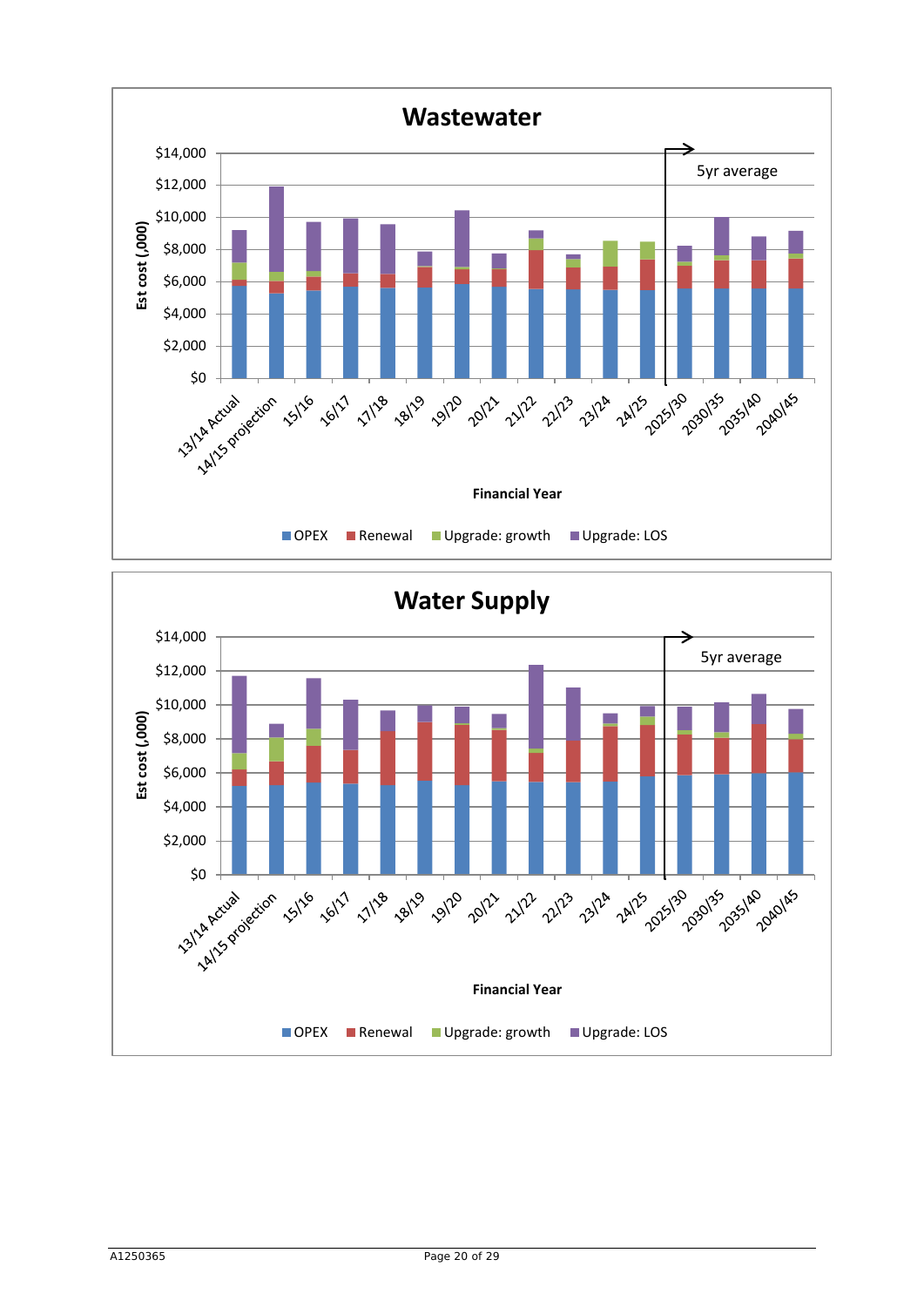

# **Linkage to the Financial Strategy**

The financial strategy has a limit on rates increases of Local government cost index (LGCI) plus 2% after growth in each of the 10 years of the Long Term Plan. Increasing costs of infrastructure, including more assets being built and maintained by Council puts pressure of this limit and Council need to be mindful of this.

There is also a limit around the level of debt Council can have, whereby debt cannot be more than 150% of total revenue in each of the 10 years of the Long Term Plan. This limit was required to be set during the Long Term Plan 2012-22 and has been set at this level to ensure that the Council remains financially prudent and can comfortably maintain the Standard and Poor's long term credit rating of AA-.

See the Financial Strategy for more details.

# **4.2 Significant Capital Expenditure Decisions**

# **Stormwater & Flood Protection**

**Issue**: More intense localised rain events and sea level rise increases probability of flooding along urban streams and rivers. This could lead to property damage and business disruption. Given the significant cost of this level of service Council will need to consider carefully the appropriate investment in protection works.

The **preferred option** is to upgrade the capacity of the urban streams and rivers to cope with a Q100 flow over the next twenty five years. Detailed design would allow for the future growth in the city and ensure the upgraded channels provided for environmental and recreational values. As growth in the city intensifies it will become more difficult to carry out this work in an integrated fashion and identifying and protecting corridors for the works will be important. The upgrades involve taking an inventory of the various streams capacities, looking at options, prioritising areas based on risk, and implementing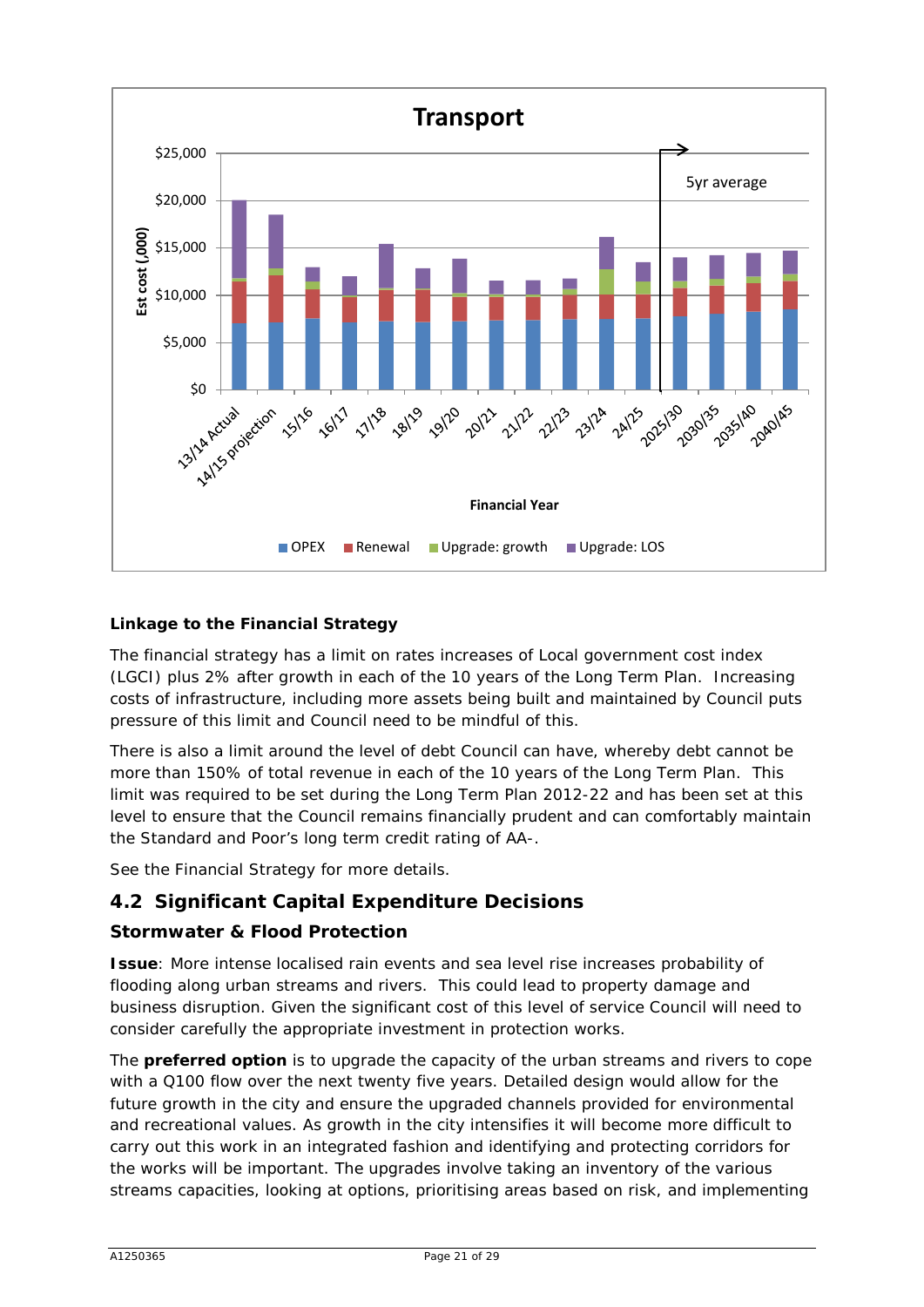high priority mitigating solutions. The prioritised stages are expected to cost around \$56M, spread over the 30 yr period.

The **primary alternative** option is to adopt the lesser standard of upgrading of Q50 and accept that damage from flooding will impact on a larger number of properties at a greater frequency. The difference between flows in Q100 and Q50 events can be between 15%-25% depending on how long the rain event lasts but differences in construction costs are not likely to match this. The cost of equivalent stages noted in the option above is expected to be approximately \$51M over the 30 yr period.

#### **Wastewater**

**Issue 1:** Sea Level rise may threaten network with infiltration and inundation. More large storms could damage assets on low lying land close to waterways and Tasman Bay.

The **preferred option** is to protect the existing location and relocate vulnerable parts of the network to support resource consent renewals. Initiate this with sufficient lead-time to secure resource consents.

**The primary alternative** is to relocate the assets when they reach their end of life and are scheduled for renewal. This is likely to be higher cost than the above protection option. Technology advances may solve wastewater treatment in the likely time frame.

**Issue 2:** The primary sewer pumping main and pump stations from the city to the Nelson Wastewater Treatment Plant to the North of the city need to be replaced or duplicated.

The **preferred option**- Duplication of the rising main along the same general route is preferred at this early stage to ensure the network remains operational and we maximise the service life of the existing main. A new pump station at Neale Park is currently being designed. The duplication of the rising main is expected to cost \$12.5M.

The **primary alternative** – Alternative options involving a new location of any new main are subject to further investigation and monitoring of sea level changes into the future. Allied to this investigation is the evaluation of the long term future of the Nelson Wastewater Treatment Plant to the North of the city. The location of this facility, adjacent the Boulder Bank, may be at risk should sea levels rise significantly in the future.

The Nelson **wastewater treatment plant resource consent expires** in ten years. By monitoring and calibrating the sea level rise predictions regularly, the actual risk will be better known approaching the resource consent renewal. There is a significant risk that renewal of consents for infrastructure in exposed coastal areas may not be successful without considerations that mitigate natural hazards. The resource re-consenting process must consider this and be initiated with sufficient lead time. This includes undertaking the assessment required by the NZCPS which includes:

- a) promoting and identifying long-term sustainable risk reduction approaches including the relocation or removal of existing development or structures at risk;
- b) identifying the consequences of potential strategic options relative to the option of 'do-nothing';
- c) recognising that hard protection structures may be the only practical means to protect certain parts of existing infrastructure;
- d) recognising and considering the environmental and social costs of permitting hard protection structures to protect private property; and
- e) identifying and planning for transition mechanisms and timeframes for moving to more sustainable approaches.

# **Water Supply**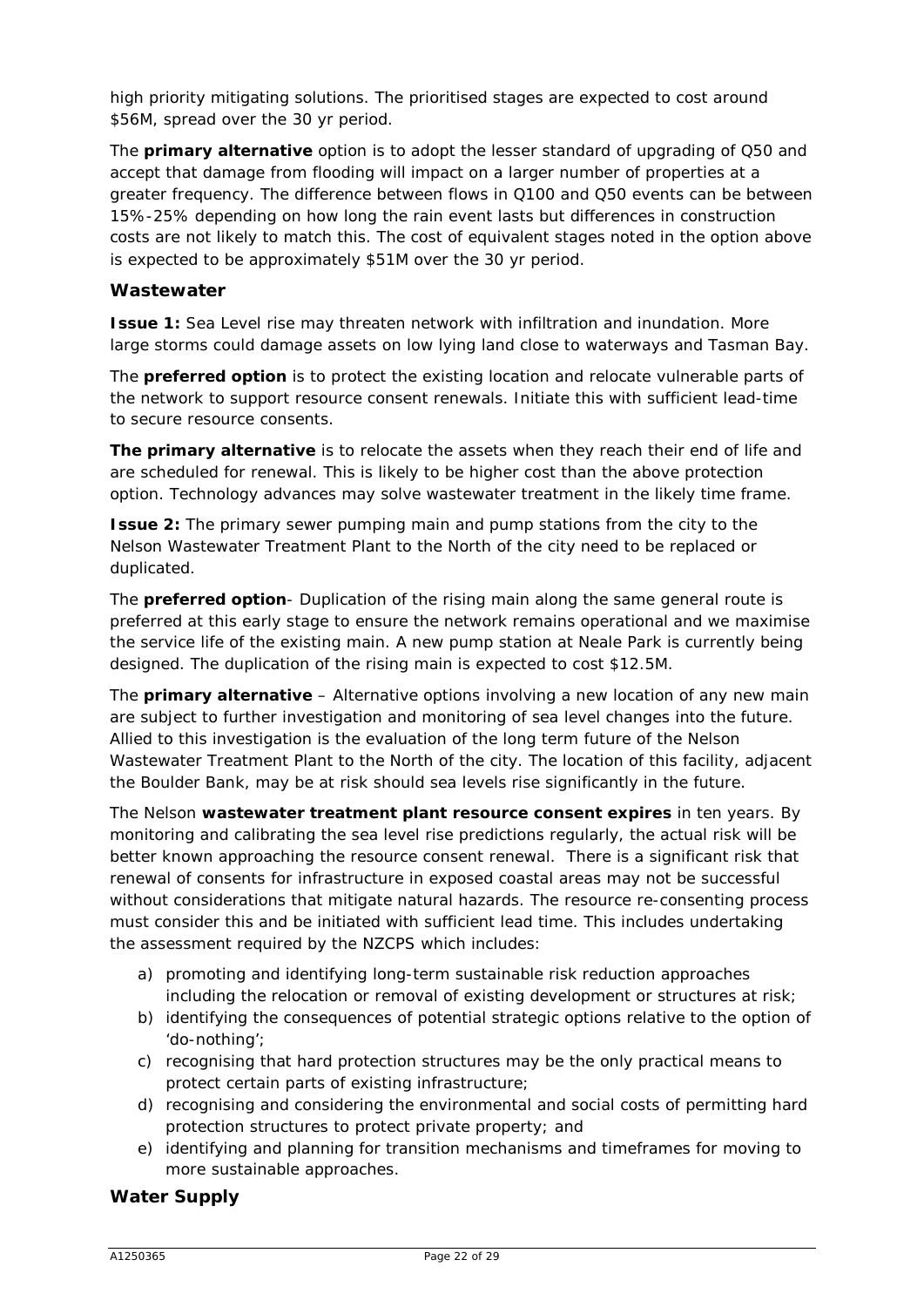**Issue 1**: Natural hazard and Climate change projections suggest parts of the network are likely to be impacted by earthquakes, liquefaction, more intense localised rain events, sea level rise and warmer drier summers. Earthquakes can damage all parts of the infrastructure and more intense rain events increase the probability of damage to water supply catchments and parts of the network from slips and erosion. Warmer drier summers increase the risk of drought conditions.

The **preferred option** is to identify and secure those elements of the network exposed to extreme events. Duplication of the trunk main from the Maitai dam to the treatment plant has been completed and the next stage from the treatment plant to Westbrook Terrace is currently being designed. Construction is programmed for 2015/16 – 2016/17 at a cost of \$4.1M. Further investigation of hazards and network upgrades are proposed for the first six years of the LTP, with a budget of \$700,000. Reducing the level of water losses from leaks in the network has been identified as the response to the risk of drought. A budget of \$2.25M has been included in the LTP 2015-25.

The **primary alternative** option is to adopt a lesser standard of resilience within the water network, repair damage as and when it occurs and encourage greater resilience amongst customers. Drought response would focus on monitoring water use and imposing restrictions to ensure supply was sustainable and encouraging significant on site private water storage by customers.

**Issue 2**: Resource consents for water abstraction from the Maitai and Roding rivers expire in 2017. These consents set out the amounts of water that are able to be taken from the rivers and the conditions that have to be met. Without these consents the city would not be able to operate the water supply.

The **preferred option** is for new consents to be issued for the current abstraction amounts and the same conditions. A budget of \$1.2M has been identified in the LTP 2015-25 for the works associated with these consents.

The **primary alternative** option is to accept lesser abstraction amounts and / or more stringent conditions. The cost to the community from this is likely to be measured by the future development opportunities that would not proceed because of a lack of a secure water supply and / or the cost of meeting new resource consent conditions.

# **Transport**

**Issue 1:** As we understand the age, condition and deterioration of our transport assets better there is likely be a change in expenditure to match the expected renewal and maintenance required that we are currently unaware of. Until the work to understand the assets better has been done it is not possible to anticipate the order of costs associated with this issue. This work is to be done over the next three years, in time to inform the next infrastructure strategy.

The **preferred option** is to undertake the work as planned in the 2015-18 period to better understand the useful remaining life of the assets that we lack knowledge in. A budget of \$75,000 per annum has been identified in the 2015-18 period for this.

The **primary alternative** option is to accept higher risk of asset failure and more reactive maintenance and renewal work on the \$700M transport asset.

**Issue 2:** Should the NZTA Southern Arterial investigation show that construction of a third arterial route is viable the cost is expected to be in the range \$50M - \$60M. There is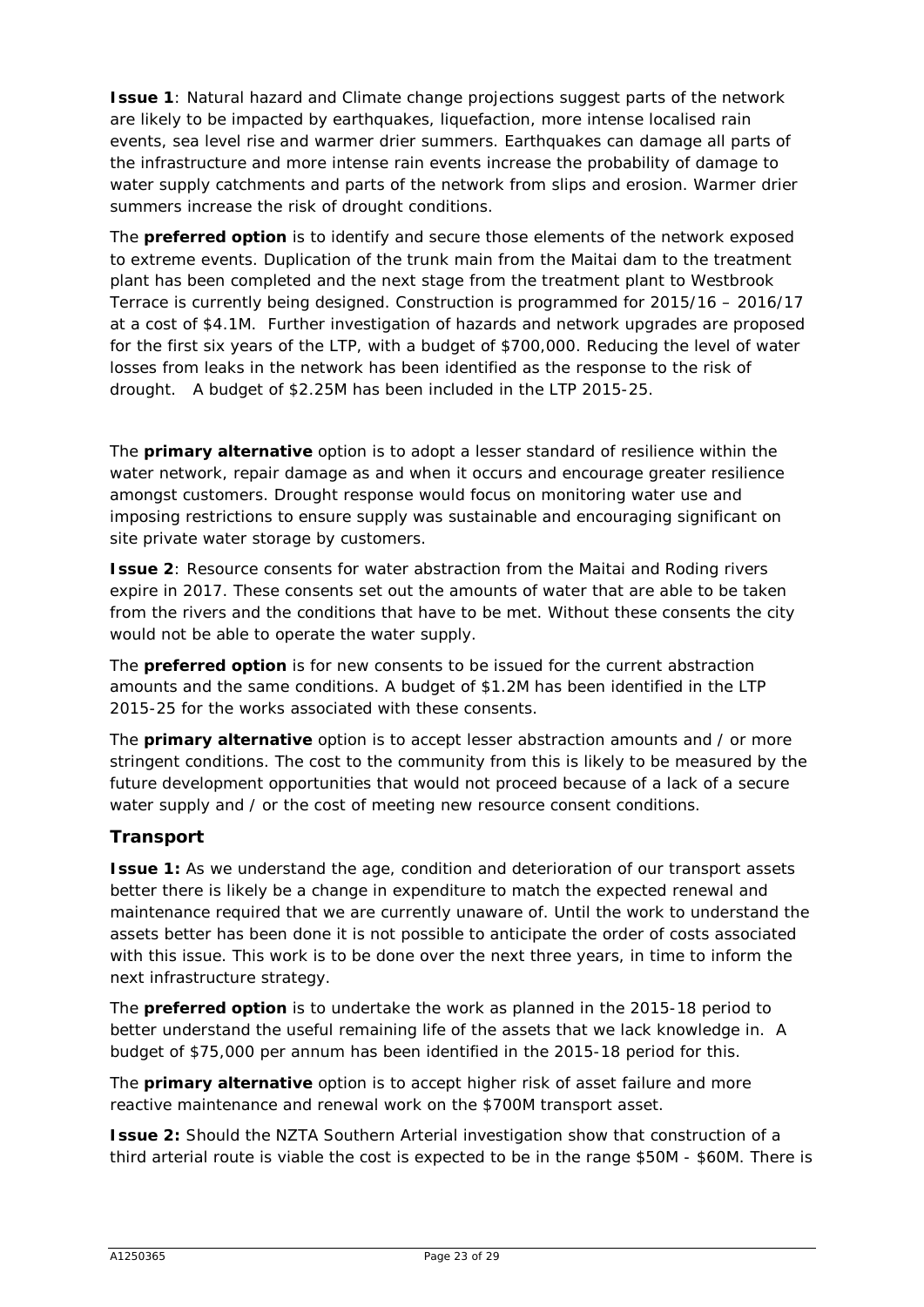not expected to be significant cost to Council as central government, via NZTA, would be expected to fund almost all of the cost.

The **preferred option** is to wait until the Southern Arterial investigation is complete before informing the next Infrastructure Strategy.

The **primary alternative** is to include the routine operation and renewal cost of the Haven Road, Wakefield Quay, Rocks Road and Tahunanui Drive route should the project go ahead. This is expected to cost in the vicinity of \$1.5M annually.

**Issue 3**: Demand Forecasting, the trend over the last ten years has seen household travel not follow the increase in population growth. This may be linked to the economic cycle and fuel prices. The trend is being closely monitored to inform future capacity requirements. Nelson City Council is developing better localised traffic modelling capabilities and is working with NZTA on arterial models.

The **preferred option** is to wait until the network wide modelling scheduled for 2015/16 is complete before informing the next Infrastructure Strategy.

The **primary alternative** option is to include network wide improvements to maintain the level of service in a high traffic growth scenario (safety and capacity) at a cost of \$30M over 15 years.

# **4.3 Assumptions**

#### **Assumption ratification process:**

The assumptions are based on best information available to officers. The ratification process involves passing the assumptions through the senior leadership team and via the Long Term Plan process, through elected members and is part of the consultation process.

#### **Nelson and Richmond Population Projections**

This information is based on [population projections](http://www.stats.govt.nz/browse_for_stats/population/estimates_and_projections/SubnationalPopulationProjections_HOTP2013base.aspx) by Statistics New Zealand published on 19 February 2015, using Census 2013 demographics and trends as a base. The medium growth series has been used as Statistics New Zealand advised at the time that the medium projection is considered suitable for assessing future population change.

#### **Growth Assumptions**

- Nelson's population is expected to grow by 3,600 residents over the next ten years, to 53,320 in 2025 (and we're likely to hit 50,000 by early 2016)
- Population growth is expected to slow down over time, based on the assumptions that deaths will increase while births stay constant, and that migration rates also remain constant
- The proportion of the population aged 65 years and over will increase from 18% in 2015 to 25% in 2025 and is likely to make up more than a third of the population in 2045
- The number of children is expected to decrease after 2018
- The number of households in Nelson is projected to increase by about 1,800 in the ten years between 2015 and 2025, to 22,310 households

#### **Transport**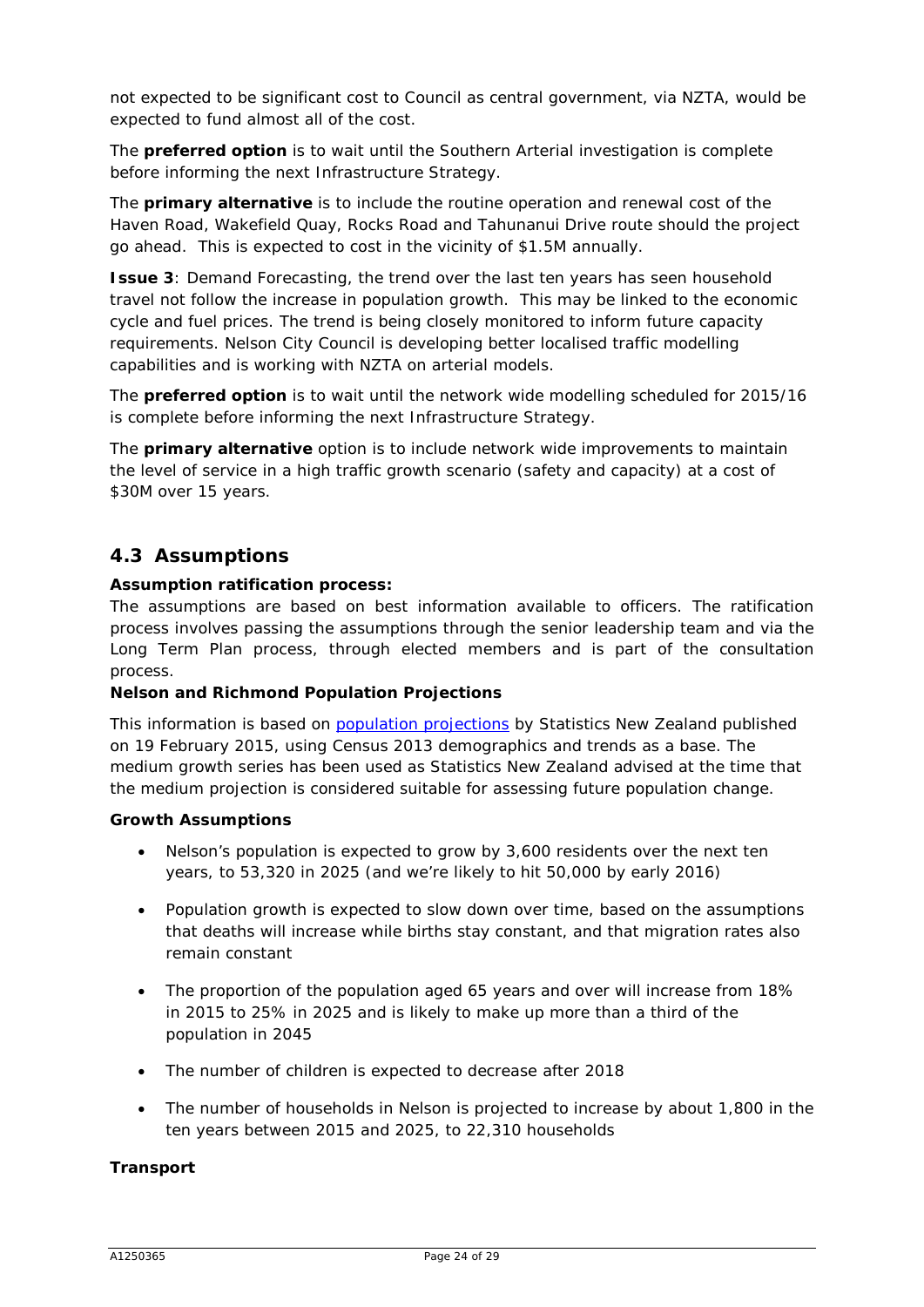- Development occurs in the already zoned areas that currently have service overlays along with the area covered by plan change 18.
- Climate change will happen as described by the Ministry for the Environment as at October 2014.
- NZTA funding subsidies will continue to be approximately 50%.
- Projects to cater for growth will be funded using development contributions at a rate of 100% of the portion of the project associated with growth.

#### **All Water Utilities:**

It is assumed that the service delivery strategy will be sustained for the term of the strategy, where Council manages maintenance, renewal and asset replacement through an internal business unit and hires specialist consultants and contractors as required.

#### **Water Supply**

- Resource consents will be granted for the abstraction of water and ongoing use of necessary structures
- Tasman District Council will continue to supply The Wakatu Industrial Estate and Champion Road area
- Nelson's climate will remain substantially unchanged for the next decade and that climate change predictions do not vary from current predictions (2014)
- Drought period demand does not exceed storage volume of the Maitai dam;
- New development is concentrated in the Nelson urban area rather than rural areas
- No new high water demand industries establish in Nelson until water losses are reduced
- Renewals will continue as set out in the AMP
- Water supply activity will continue to be funded from water charges
- The service delivery strategy will continue in its current form unless changed as a result of community consultation
- Water conservation and the demand for water is expected to continue to primarily be managed through Council's water charging system.
- Waimea community dam (TDC) It is currently not known whether this dam will go ahead or not. Nelson could be asked to contribute to this dam (total cost approximately \$70mil – any possible Nelson contribution is not yet decided).

#### **Wastewater**

- Resource consents will be granted for the continued operation of the Nelson Wastewater treatment plant and marine outfall.
- Existing Atawhai Rising Main continues in operation until duplicated
- Nelson's climate will remain substantially unchanged for the next decade and that climate change predictions do not vary substantially from the current predictions (2014)
- Inflow and Infiltration initiatives reduce peak wet weather flows to 4 x average dry weather flows
- New development is concentrated in the Nelson urban area
- No new high wastewater volume industries establish in Nelson in the next 6 years
- Renewals will continue as set out in the AMP
- Wastewater activity will continue to be funded from wastewater charges and development/financial contributions
- The service delivery strategy will continue in its current form.

#### **Stormwater and flood protection**

• Resource consents will be granted for the continued discharge of stormwater to freshwater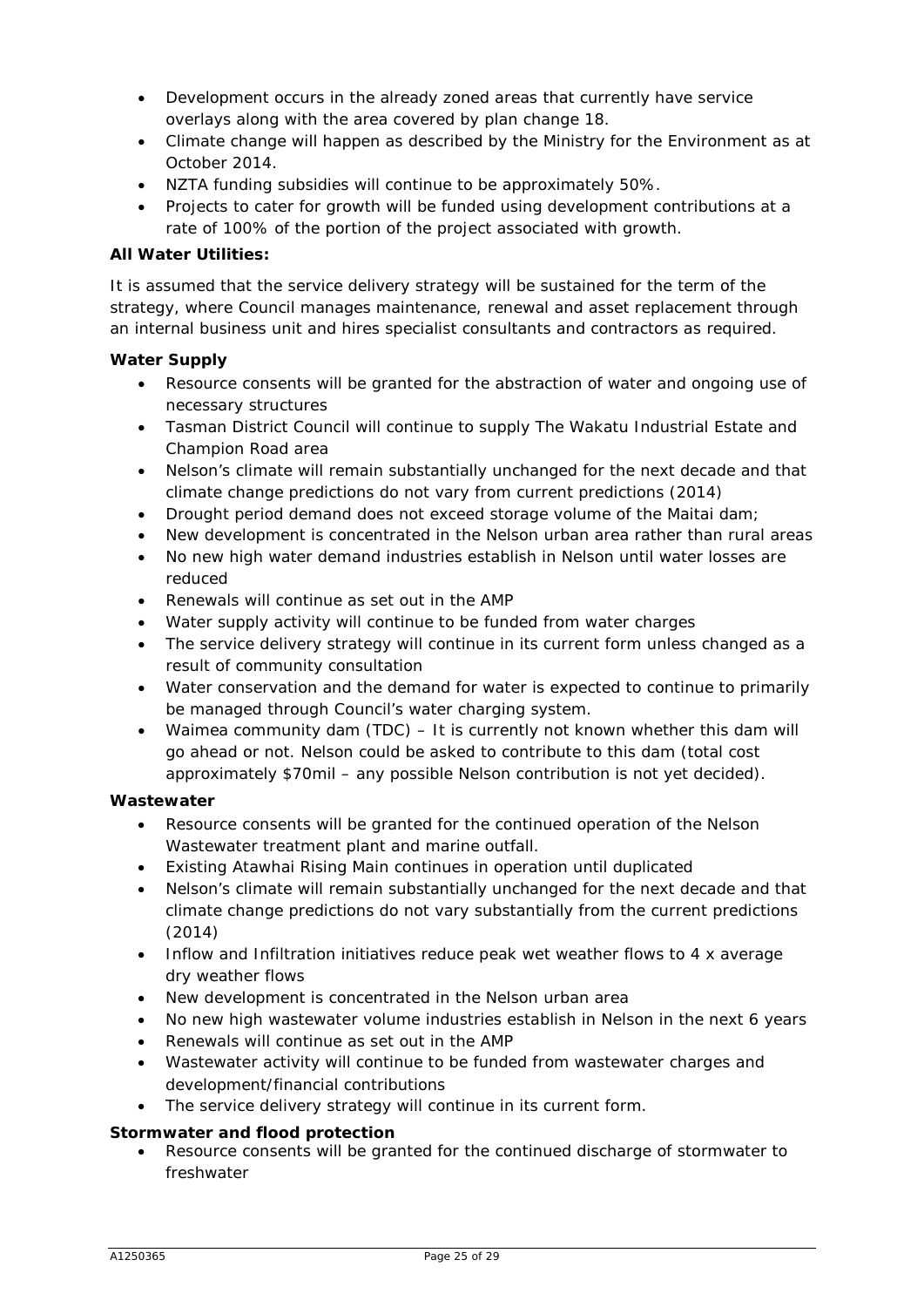- No significant effects on stormwater structures occur within the next ten years from climate change-induced sea level rise. However, such effects may arise in the longer term
- Climate change predictions do not vary significantly from current MfE predictions (2014)
- New stormwater reticulation will be designed for a Q20 event with roads and overland flow providing the flow path for larger events
- It is assumed that new flood protection works are designed for a Q100 event with roads and overland flow providing the flow path for larger events. (The level of protection is currently being assessed by council)

#### **Relevant Long Term Plan Assumptions**

| Forecasting assumptions                                                                                                                                                                                                                                                                                                                                                                                                                                                                                                               |                                                                                |                                                                                                            |                                                                                                      |                                                                                                | Risk/uncertainty                                                                                  | <b>I</b> mpact | Comment/mitigation                                                                                                                                                                                                                                                                                                                                                                                     |
|---------------------------------------------------------------------------------------------------------------------------------------------------------------------------------------------------------------------------------------------------------------------------------------------------------------------------------------------------------------------------------------------------------------------------------------------------------------------------------------------------------------------------------------|--------------------------------------------------------------------------------|------------------------------------------------------------------------------------------------------------|------------------------------------------------------------------------------------------------------|------------------------------------------------------------------------------------------------|---------------------------------------------------------------------------------------------------|----------------|--------------------------------------------------------------------------------------------------------------------------------------------------------------------------------------------------------------------------------------------------------------------------------------------------------------------------------------------------------------------------------------------------------|
| <b>Affordability:</b> The Nelson Tasman economy<br>has grown more slowly than the national<br>average for a number of years but overall has<br>weathered the global economic downturn<br>reasonably well. Council is taking a cautious<br>approach to prospects for the regional<br>economy, noting that the ageing<br>demographic will bring older residents who<br>are no longer in employment and potentially<br>less able to afford increasing rates.                                                                             |                                                                                |                                                                                                            |                                                                                                      |                                                                                                | Economic pressures<br>lead to more<br>residents defaulting<br>on rates payments<br>than expected. | <b>Medium</b>  | This will be a medium to long<br>term impact particularly if, as<br>predicted, the average<br>retirement age also rises<br>significantly.                                                                                                                                                                                                                                                              |
| Inflation/Price changes: Council uses<br>inflation forecasts from Business and<br>Economic Research Ltd (BERL) to estimate<br>inflation over time. It is assumed that<br>inflation rates are as predicted and modelled<br>in budgets.<br>Year<br>ending<br>30-Jun-16<br>30-Jun-17<br>30-Jun-18<br>30-Jun-19<br>30-Jun-20<br>30-Jun-21<br>30-Jun-22<br>30-Jun-23<br>30-Jun-24<br>30-Jun-25<br>$CPI = Consumer price index$<br>$LGCI = Local government cost index$<br>$O$ pex = Operating expenditure<br>$Capex = Capital expenditure$ | CPI<br>%<br>1.7<br>1.9<br>2.0<br>2.1<br>2.1<br>2.2<br>2.3<br>2.4<br>2.4<br>2.5 | <b>BERL</b><br><b>LGCI</b><br>Opex %<br>2.2<br>2.3<br>2.4<br>2.6<br>2.7<br>2.9<br>3.0<br>3.1<br>3.3<br>3.4 | <b>BERL</b><br>LGCI<br>capex %<br>2.3<br>2.6<br>2.6<br>2.7<br>2.8<br>3.0<br>3.1<br>3.3<br>3.5<br>3.7 | <b>BERL</b><br>LGCI<br>%<br>2.2<br>2.5<br>2.5<br>2.6<br>2.8<br>2.9<br>3.0<br>3.2<br>3.4<br>3.5 | Inflation higher<br>than expected,<br>increasing costs for<br>Council.                            | Medium         | Likely to be some variation in<br>actual rates of inflation from<br>predictions and this will<br>impact on the financial results<br>of Council. Changing costs<br>may mean the timing of<br>projects needs to be adjusted.<br>Council has relied on the<br>current parameters the<br>Reserve Bank is required to<br>operate under in terms of<br>inflation being held within the<br>range of $1 - 3$ % |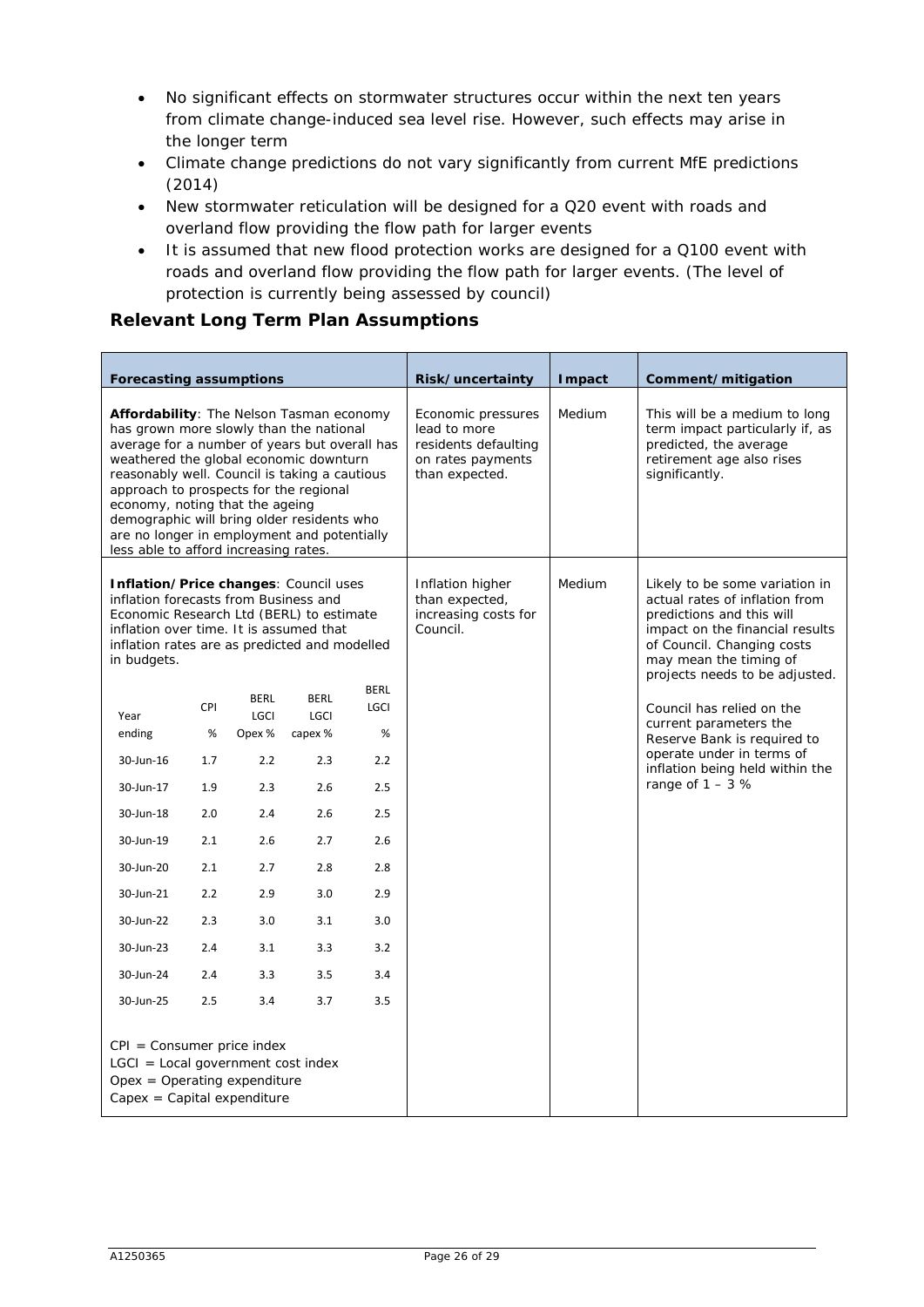| <b>Forecasting assumptions</b>                                                                                                                                                                                                                                                                                                                                                                                                                                                                                                                                                                                                                                                                                                                                                                                                                                                                                     | Risk/uncertainty                                                                                                                                        | <b>I</b> mpact | Comment/mitigation                                                                                                                                                                                                                                                                                                      |
|--------------------------------------------------------------------------------------------------------------------------------------------------------------------------------------------------------------------------------------------------------------------------------------------------------------------------------------------------------------------------------------------------------------------------------------------------------------------------------------------------------------------------------------------------------------------------------------------------------------------------------------------------------------------------------------------------------------------------------------------------------------------------------------------------------------------------------------------------------------------------------------------------------------------|---------------------------------------------------------------------------------------------------------------------------------------------------------|----------------|-------------------------------------------------------------------------------------------------------------------------------------------------------------------------------------------------------------------------------------------------------------------------------------------------------------------------|
| Interest rates:<br>In preparing the Long Term Plan the Council<br>has assumed an interest rate of between<br>5.15 and 5.45%. Assumptions are based on<br>detailed analysis of the cost of both existing<br>and future debts and anticipated interest<br>rates.                                                                                                                                                                                                                                                                                                                                                                                                                                                                                                                                                                                                                                                     | The prevailing<br>interest rates differ<br>significantly from<br>those estimated by<br>the Reserve Bank<br>of New Zealand.                              | Medium         | Increase in interest rates flow<br>through to higher debt<br>servicing costs and higher<br>rates funding requirements.<br>The Council has mitigated<br>these risks with a prudent<br>hedging programme<br>developed within the limits of<br>a prudent treasury policy.                                                  |
| Climate change and natural disasters: It<br>is assumed that natural disasters will occur<br>with increasing frequency. This has been the<br>experience of recent years and is consistent<br>with predictions of climate change impacts.<br>Exposure of low lying land to the risk of<br>inundation from sea level rise is another<br>assumption related to climate change.<br>Council relies on Ministry for Environment<br>guidelines in estimating sea level rise.<br>Council's Land Development Manual currently<br>provides for a 0.5m sea level rise by the end<br>of the century but this will be reviewed in line<br>with the latest MfE advice (1m for 100<br>years).<br>The Nelson Tasman Civil Defence Emergency<br>Plan states that the most significant natural<br>hazards for Nelson are: earthquakes<br>(greatest impact) and flooding (most likely).<br>The probability of a magnitude 7 earthquake | Climatic events lead<br>to increased costs<br>for Council in both<br>responding to<br>events and building<br>greater resilience<br>into infrastructure. | Medium         | A characteristic of the Nelson<br>community is the<br>concentration of lifelines<br>infrastructure (roading<br>network, port, airport etc) on<br>low-lying areas. Council has<br>been increasing its<br>contributions to the Disaster<br>Recovery Fund as one method<br>of mitigating the risk of<br>natural disasters. |
| in Nelson is 87% in the next 50 years, and<br>98% in the next 100 years. The probability of<br>a magnitude 8 earthquake is 43% in the next<br>50 years, and 67% in the next 100 years.                                                                                                                                                                                                                                                                                                                                                                                                                                                                                                                                                                                                                                                                                                                             |                                                                                                                                                         |                |                                                                                                                                                                                                                                                                                                                         |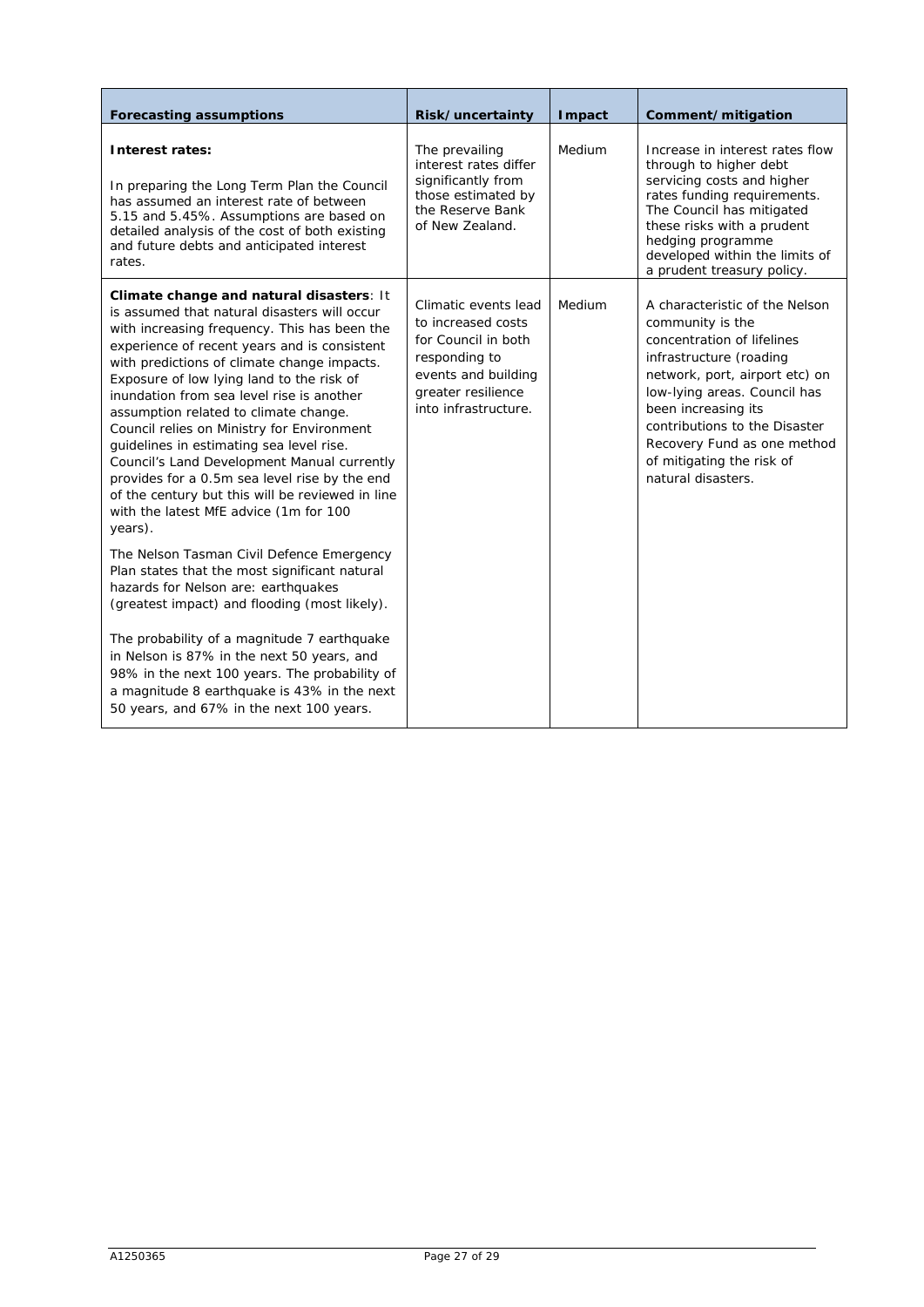| Forecasting assumptions                                                                                                                                                                                                                                                                     | Risk/uncertainty                                                                                                                              | <b>I</b> mpact | Comment/mitigation                                                                                                                                                                                                                                                                                                                                                                                                                                                                                                                                                                                                                                                                                                                                                                                                                                                                                                                   |
|---------------------------------------------------------------------------------------------------------------------------------------------------------------------------------------------------------------------------------------------------------------------------------------------|-----------------------------------------------------------------------------------------------------------------------------------------------|----------------|--------------------------------------------------------------------------------------------------------------------------------------------------------------------------------------------------------------------------------------------------------------------------------------------------------------------------------------------------------------------------------------------------------------------------------------------------------------------------------------------------------------------------------------------------------------------------------------------------------------------------------------------------------------------------------------------------------------------------------------------------------------------------------------------------------------------------------------------------------------------------------------------------------------------------------------|
| Hazards: It is expected that dealing with<br>contaminated land in capital and maintenance<br>projects will become more common as the<br>HAIL register is refined and added to.                                                                                                              | Investigation,<br>consenting,<br>handling and<br>disposal of<br>contaminated<br>material lead to an<br>increased overall<br>cost of projects. | Medium         | Increased design and<br>construction budgets in the<br>annual and long term plans.<br>If Council has made past<br>decisions that were compliant<br>with the legislation at the time<br>of consent being granted,<br>then it is unlikely that it would<br>then be financially liable for<br>remediation or mitigation of<br>identified hazards after that<br>time.<br>In relation to the private use<br>of land, council has a duty of<br>care in issuing LIM's, and<br>must ensure that an applicant<br>has been informed properly<br>and fairly about relevant<br>features or characteristics of<br>the land and its uses. Council<br>includes HAIL information on<br>LIM reports to ensure all<br>known information is made<br>available. In granting a<br>resource consent, where there<br>are likely or known hazards,<br>then any consent issued<br>requires these hazards or<br>adverse effects to be<br>mitigated or removed. |
| Useful lives of significant assets: It is<br>assumed that there will be no reassessment<br>of the useful lives of assets during the 10<br>year period covered by this plan. The detail<br>of useful lives for each asset category is<br>covered in the Statement of Accounting<br>Policies. | Assets wearing out<br>earlier than<br>predicted and<br>funding needs to be<br>found for<br>replacements.                                      | Low            | This may result in changes<br>needing to be made to the<br>underlying capital expenditure<br>programme.                                                                                                                                                                                                                                                                                                                                                                                                                                                                                                                                                                                                                                                                                                                                                                                                                              |
| NZ Transport Agency funding: NZTA has<br>reviewed the principals and methods used in<br>setting its financial assistance rates. For<br>2015/16 the FAR will be 47% and will rise by<br>1% per year to 51% over six years.                                                                   | NZTA providing less<br>funding than<br>currently indicated<br>and Council's share<br>of project costs<br>therefore<br>increasing.             | Medium         | Changes to the funding<br>priorities of New Zealand<br>Transport Agency are outside<br>Council control.                                                                                                                                                                                                                                                                                                                                                                                                                                                                                                                                                                                                                                                                                                                                                                                                                              |
| <b>Resource consents:</b> It is assumed that<br>resource consents held by Council will not be<br>significantly altered and any due for renewal<br>during the life of the plan can be renewed<br>accordingly.                                                                                | Conditions of<br>resource consents<br>altered and<br>significant new<br>compliance costs or<br>consents cannot be<br>renewed as<br>expected.  | Medium         | Budgets are in place for<br>renewal of resource consents<br>and there is no expectation of<br>significant departure from<br>requirements over the next 10<br>years.                                                                                                                                                                                                                                                                                                                                                                                                                                                                                                                                                                                                                                                                                                                                                                  |